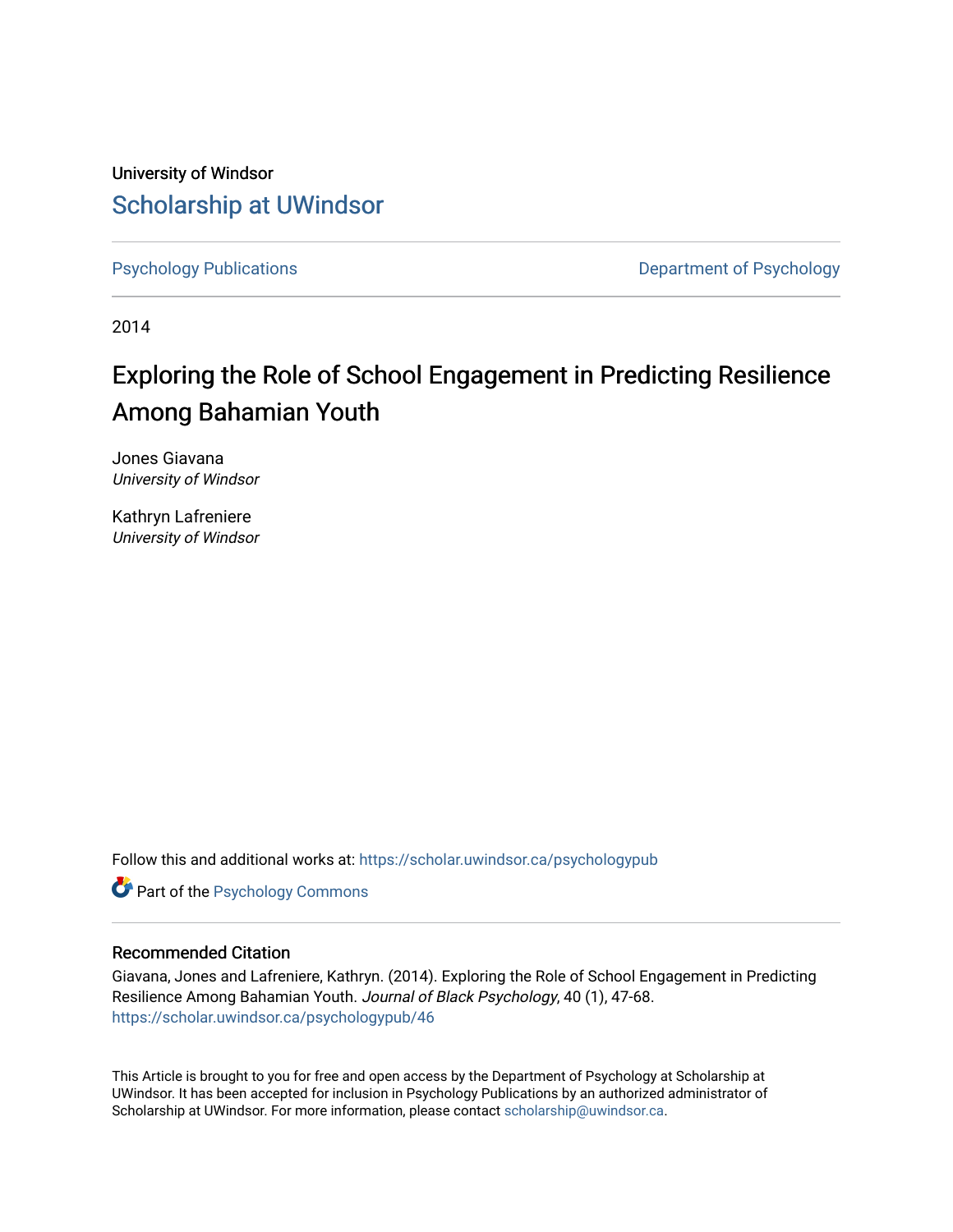**Exploring the role of school engagement in predicting resilience among Bahamian youth** Giavana Jones, Department of Psychology, University of Windsor Kathryn Lafreniere, Department of Psychology, University of Windsor

Some individuals beat the odds and overcome seemingly insurmountable challenges, while others who experience similar conditions fall prey to their circumstances. For the past three decades, social scientists have sought to understand the concept of resilience, particularly as it relates to children who are raised in unfavorable circumstances (Mohaupt, 2008). Although the definitions may vary, researchers would agree that in order for resilience to occur, there has to be some risk factor that undermines positive outcomes (Luthar, Cicchetti, & Becker, 2000; Masten, 2001; Snyder & Lopez, 2007; Ungar, 2008; Waller, 2001). Additionally, research supports that resilience is best conceptualized as a dynamic and multidimensional process, which is likely to differ from individual to individual and from group to group (Jones, 2007; Ungar, 2008; Waller, 2001). Consequently, context should be considered when assessing resilience, so that the standard of 'wellness' that is accepted by one group or by the dominant culture is not applied to another group or subculture unjustifiably. For example, the American Psychological Association Task Force on Resilience and Strength in Black Children and Adolescents (2008) advocates that in order to fully understand the strengths and resilience of African American children, one must consider the impact of oppression and racial discrimination in the lives of such youth.

According to Bronfenbrenner's ecological theory of human development (Bronfenbrenner, 1979), the environment can be broken down into systems, with the smallest being the *microsystem*, which includes people that a child has contact with on a regular basis.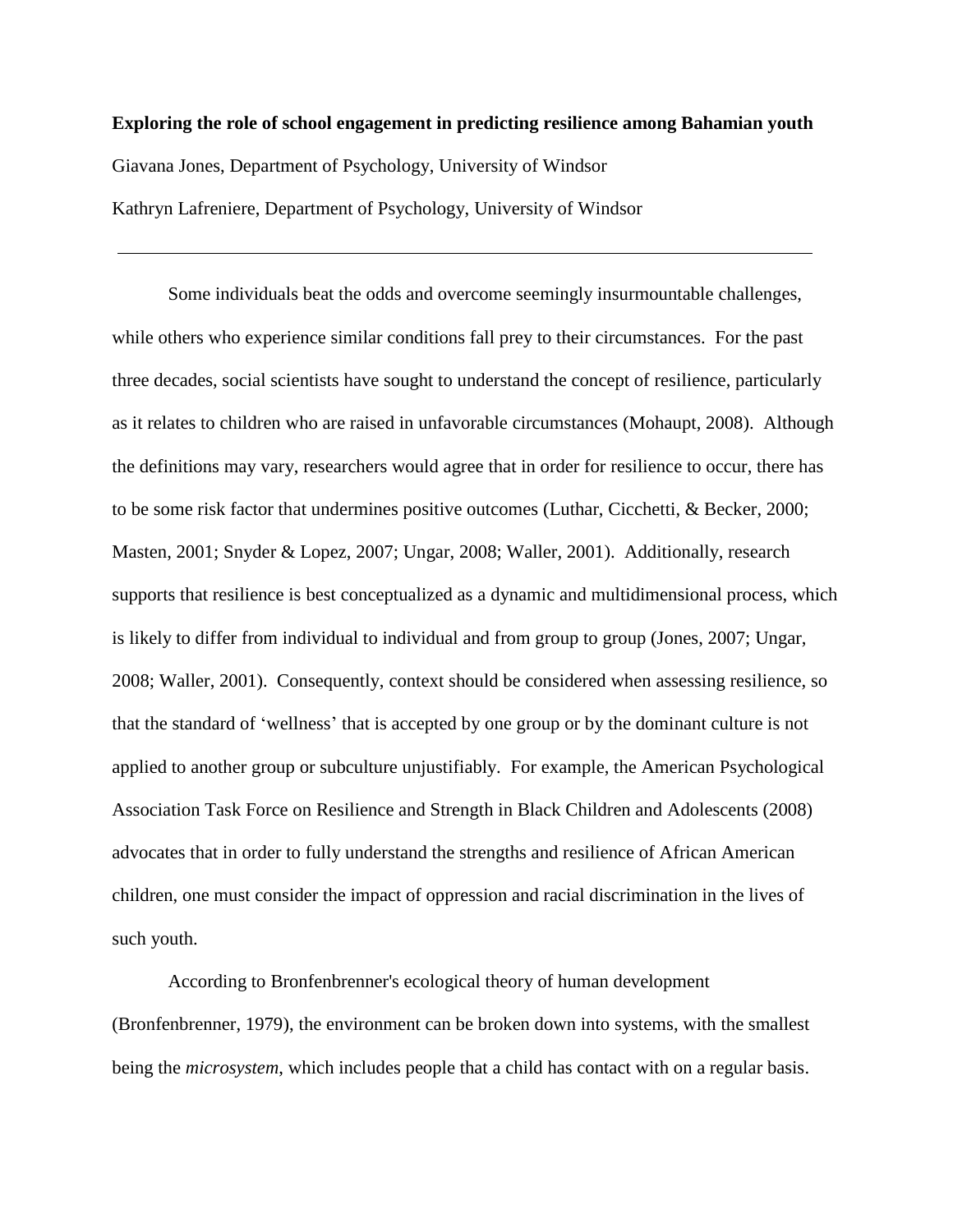The primary microsystems for most children are the home (family) and the school. In addition to the microsystem, Bronfenbrenner identified another three systems: the *mesosystem* (representing the links between microsystems, such as degree of parental involvement in schools); *exosystem* (settings such as school boards that indirectly impact upon the child); and the *macrosystem,*  which is the broadest system, and is comprised of larger societal structures such as cultural, economic, and political influences*.* These systems are proposed to be connected, such that changes at one level can impact the other levels. As it relates to Bahamian youth, the neighborhood could be considered a mesosystem, as it consists of the connections among residents, and overlaps between the school and family. It is not uncommon for Bahamian students who live within a geographical area not only to attend the same school, but also to be related. It is also important to note that the influences are bidirectional, in that an individual can impact his or her environment, just as the environment impacts that individual's development and behaviors.

#### **Context and Rationale for the Present Study**

The Bahamas is an independent island nation with a population of about 325,000 dispersed among 20 islands just south of Florida, USA (Department of Statistics, 2005). The majority of the population is concentrated on the island of New Providence, where the capital city of Nassau is located (Gomez et al., 2002). Despite the beauty of the beaches and consistently warm climate which attracts tourists yearly, the residents of the islands experience many social ills. The majority of the problems, which stem from poverty, are generally concentrated within the more central areas of New Providence Island. The children raised in these areas subsequently experience numerous challenges, including limited access to the resources that promote educational, emotional and physical development (Bowen, Desimone &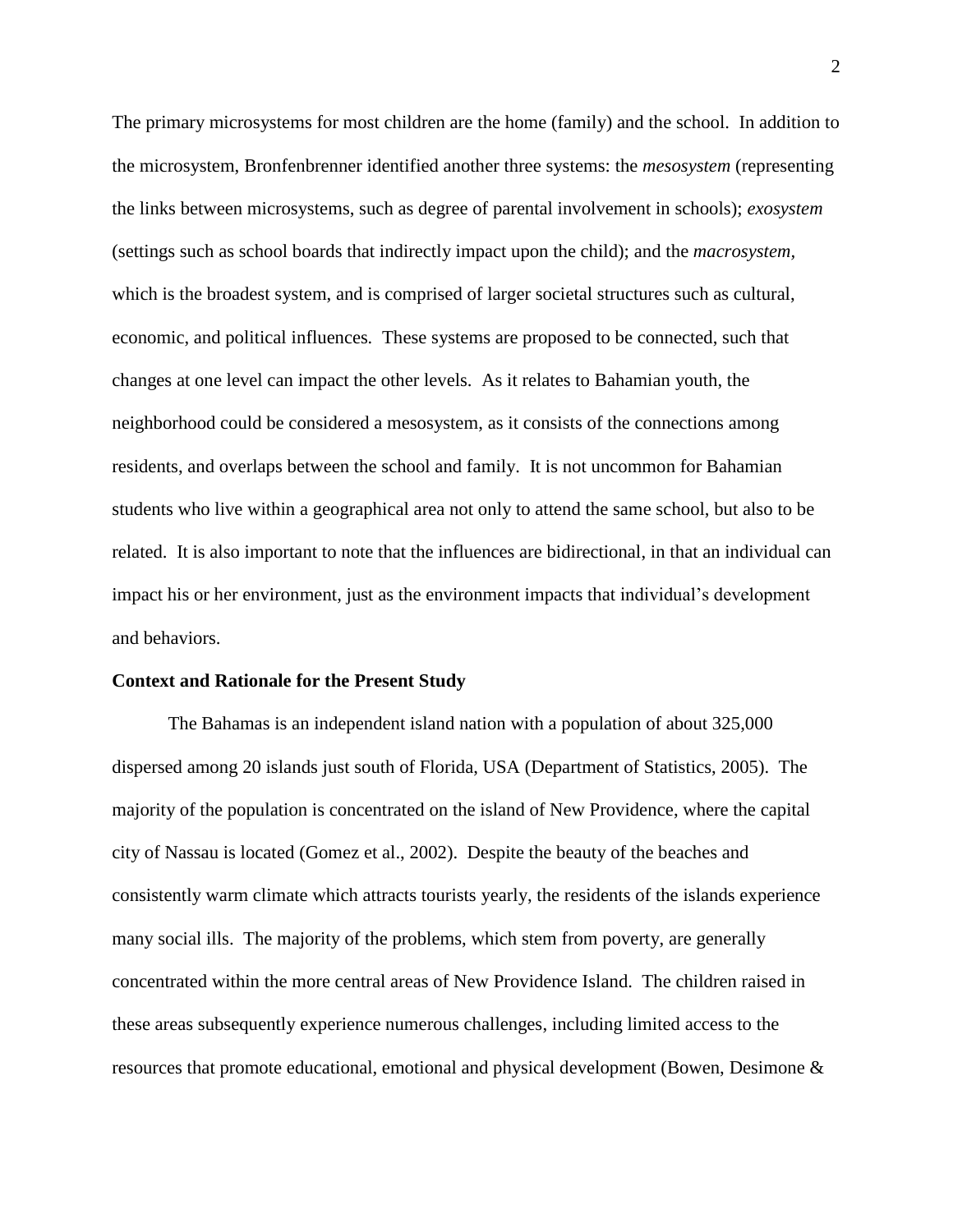McKay, 1995; Cauce, Stewart, Rodriguez, Cochran & Ginzler, 2003; Department of Statistics, 2004). Specifically, illiteracy, high school drop outs, teen-related violence, and teen sexual risktaking are some of the issues plaguing Bahamian society, and more specifically, these urban areas. Despite the many challenges faced by families living in these urban, impoverished areas, not all the children raised there are falling victim to their circumstances. Some children manage to survive unscathed, and still others are thriving.

Both internal factors and the influences of environmental systems can contribute to positive outcomes in the resilience process (Arrington & Wilson, 2000; Waller, 2001). In the absence of these "protective factors", at-risk children are less likely to overcome the risks associated with their lives (Luthar et al., 2000; Masten, Herbers, Cutuli, & Lafavor, 2008; Snyder & Lopez, 2007). Cognitive ability, self-regulation and self-efficacy are some of the more commonly researched internal or individual level factors that are associated with resilience (Arrington & Wilson, 2000; Masten et al., 2008; Mohaupt, 2008). Commonly identified environmental factors that have been shown to promote resilience include the role of the family (particularly the parent-child relationship), the school, and the community (Arrington & Wilson, 2000; Masten et al., 2008).

Self-efficacy refers to an individual's belief in their ability to control their own motivations and behaviors (Bandura, 1990). This control is usually in relation to a specific goal, for example, trying to refrain from maladaptive behaviors or trying to master a skill to attain a particular goal. Specifically, self-efficacy in adolescent populations has been studied in relation to their ability to not engage in certain risky health behaviors, including smoking (Kohler, Schoenberger, Tseng, & Ross, 2008; van Zundert, van de Ven, Engels, Otten, & van den Eijnden, 2007), alcohol and drug use (De Vries, Dijkstra, & Kuhlman, 1988; Fagan et al., 2003)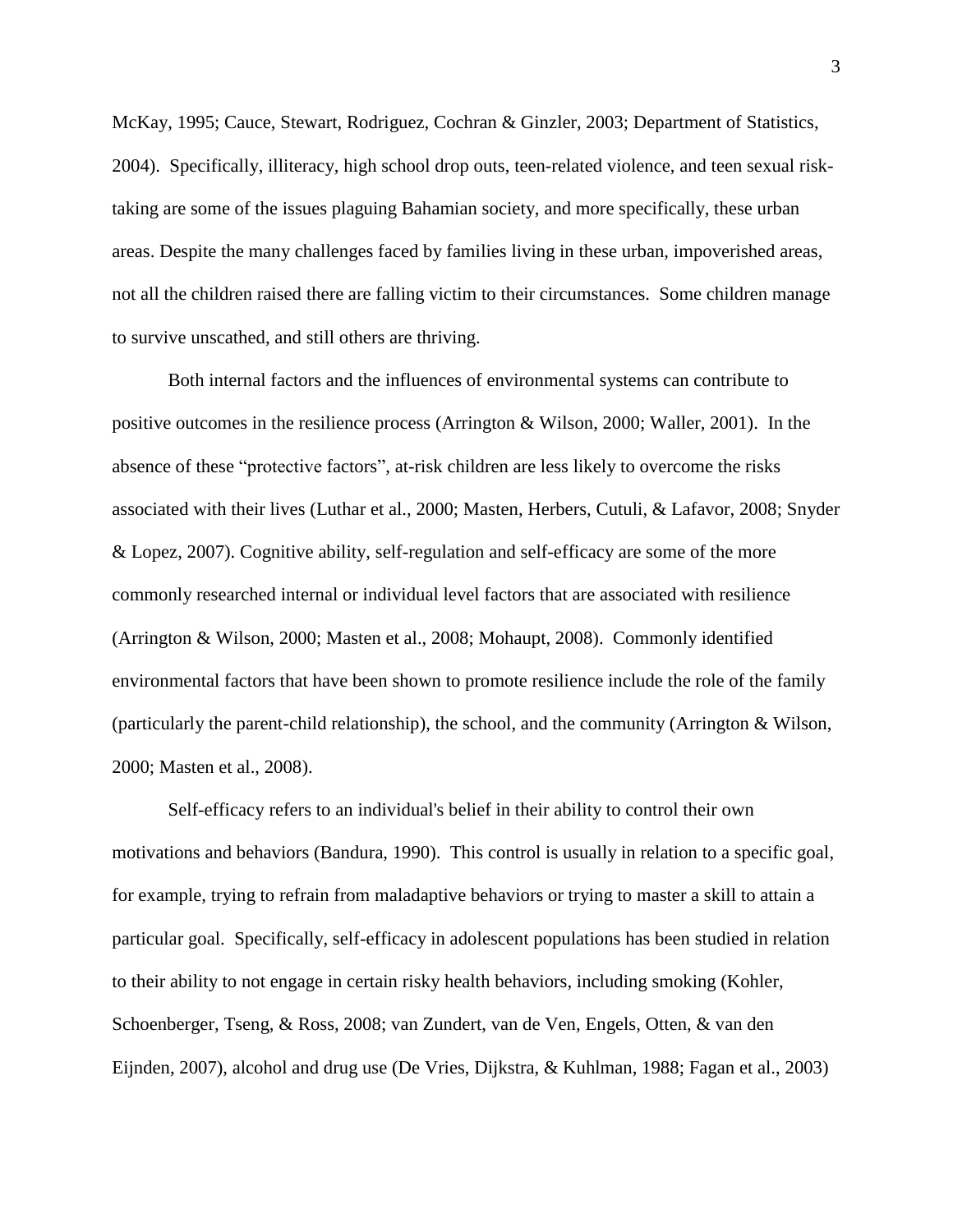and early sexual experiences (Lafflin, Wang, & Barry, 2008; Wang & Hsu, 2006). Self-efficacy has also been studied in adolescents in relation to their ability to use condoms effectively (Smith & DiClemente, 2000; Thato, Hanna, & Branom, 2005) and to sustain effort toward academic achievement (Bandura, 1990; Usher & Pajares, 2006).

Bandura (1994) proposed that self-efficacy is developed in four primary ways. The first pathway is through social influences, where someone provides youth with positive feedback about their abilities, acting as a 'cheerleader' to encourage the youth in their endeavors. Selfefficacy is also developed though mastery experiences, where youth have an opportunity to hone their skills and abilities. Youth also develop self-efficacy by seeing others, similar to themselves, successfully manage tasks. The final pathway which aids in the development of self-efficacy is through the youth's own emotional responses. Less efficacious beliefs are usually linked with stress or negative reactions to a particular task; thus, to develop self-efficacy, youth need to learn to replace negative emotions with more positive ones as they relate to a specific task.

Positive and meaningful relationships with adults (familial and non-familial) have consistently been found in the literature to be associated with positive outcomes in youth (Masten & Coatsworth, 1998; Jones, 2007; Richmond & Beardslee, 1988; Scales, Benson, & Mannes, 2006; Ungar, 2008). Similarly, healthy parent-child relationships have been shown to serve as a protective factor for promoting resilience among at-risk populations (Tusaie, Puskar, & Sereika, 2007; Vanderbilt-Adriance & Shaw, 2008). Research has indicated that, in the absence of parents, a positive adult, familial or non-familial, can step in to fill the void the absent parent has left (Richmond & Beardslee, 1988; Scales et al., 2006). In addition, the positive relationships that youth experience have an additive effect on their development, such that the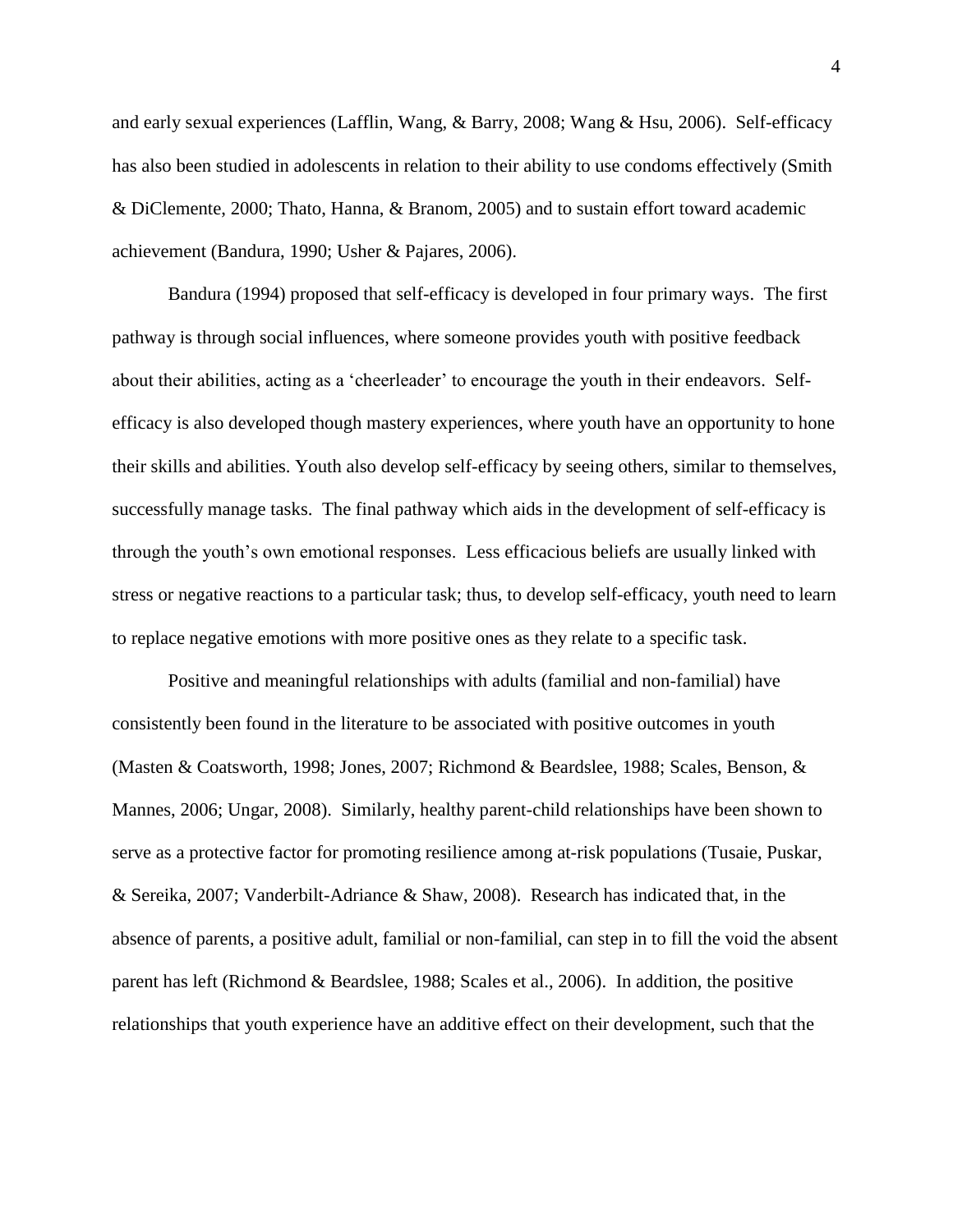more of these relationships in which they are engaged, the better the outcomes (Benson, Scales, Hamilton, & Sesma, 2006).

Youth workers have suggested that adolescent involvement in activities, both school and non-school related, offer many advantages for the adolescent, even serving as a protective factor for at-risk youth (Benson et al., 2006; Eccles & Barber, 1999; Eccles, Barber, Stone, & Hunt, 2003; Zeldin 2004). Such involvement helps to foster a sense of belonging in school, thus making the students who participate more likely to remain in school (Randolph, Fraser, & Orthner, 2004). Engaging in extracurricular activities also provides an environment where youth can build positive relationships which subsequently help to expand their social support network and decrease the likelihood of involvement in delinquent behavior (Feldman & Matjasko, 2005; Landers & Landers, 1978). Finally, involvement in activities provides the opportunity for youth to develop skills that can be used in numerous settings, even as they transition into adulthood (Eccles et al., 2003; Zeldin, 2004).

Similar to the role of extra-curricular activities, the school environment has the potential to enhance socio-emotional as well as academic outcomes in youth by providing an atmosphere where cognitive and social competencies can be developed. However, if students do not feel a sense of belonging or desire to be a part of the school environment, and more specifically, if they do not attend or are not engaged even if they do show up for school, then this function is not served in their lives. This is particularly salient in the lives of minority and/or at-risk youth, where research has shown them to be less likely to attend and successfully complete school as compared to their counterparts (Daly, Shin, Thakral, Selders, & Vera, 2009; Kenny, Blustein, Chaves, Grossman, & Gallagher, 2003).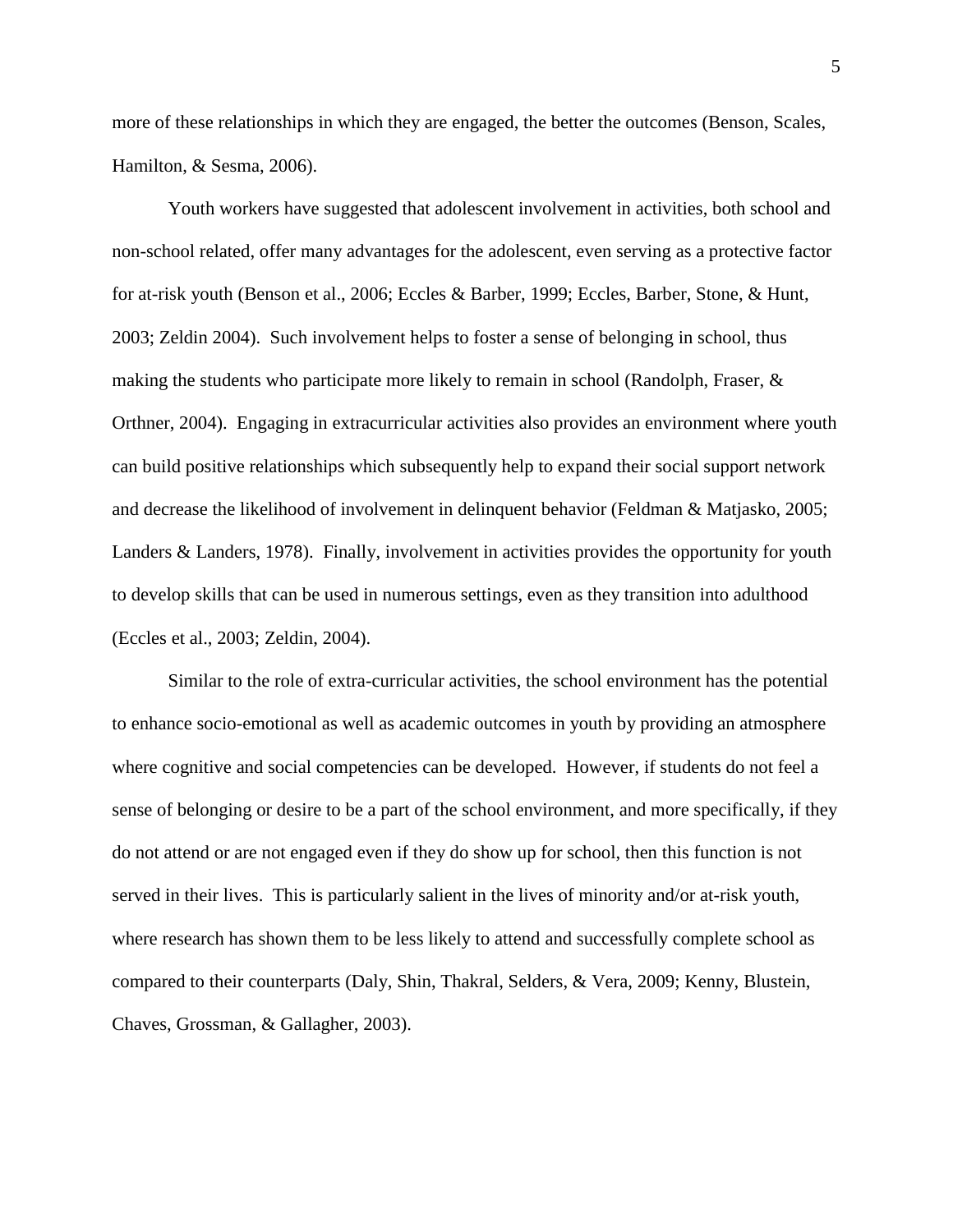Daly et al. (2009) define school engagement as the students' efforts regarding school in three areas: attitude, investment and commitment. Although attendance is an aspect of school engagement, the student's cognitive and affective connections with their school are of greater importance in understanding this concept (Brown & Jones, 2004; Morrison, Brown, D'Incaus, O'Farrell, & Furlong, 2006). Interest in school engagement dates back about two decades (Kenny, Blustein, Chaves, Grossman, & Gallagher, 2003; Peet, Powell, & O'Donnel, 1997); however, it has rarely been included in resilience models. When it is included, it has primarily served as an alternative to the study of school dropout in strengths-based models of academic achievement (Finn & Rock, 1997; Morrison et al., 2006). School engagement has been found to be negatively associated with poor neighborhood conditions, such that students in such neighborhoods are less likely to be engaged in school, even in the presence of varying levels of social support (Daly et al., 2009). In the same study, age was also found to be negatively related to school engagement such that the older students got, the greater the likelihood of their not being engaged with school. Additionally, school engagement has been shown to be associated with peer norms. Students whose friends are less involved with school and more involved with other negative behaviors are less likely themselves to be engaged with school (Shin, Daly, & Vera, 2007). School engagement is positively related to academic achievement, such that students who are not engaged in school are more likely to fail and sometimes even drop out of school (Archambault, Janosz, Fallu, & Pagani, 2009; Dotterer, & Lowe, 2011; Fredricks, Blumenfeld, & Paris, 2004). Thus, school engagement becomes an important factor in the lives of at-risk youth, to increase their chances of academic success leading to the successful completion of high school, which positions them for increased opportunities during adulthood.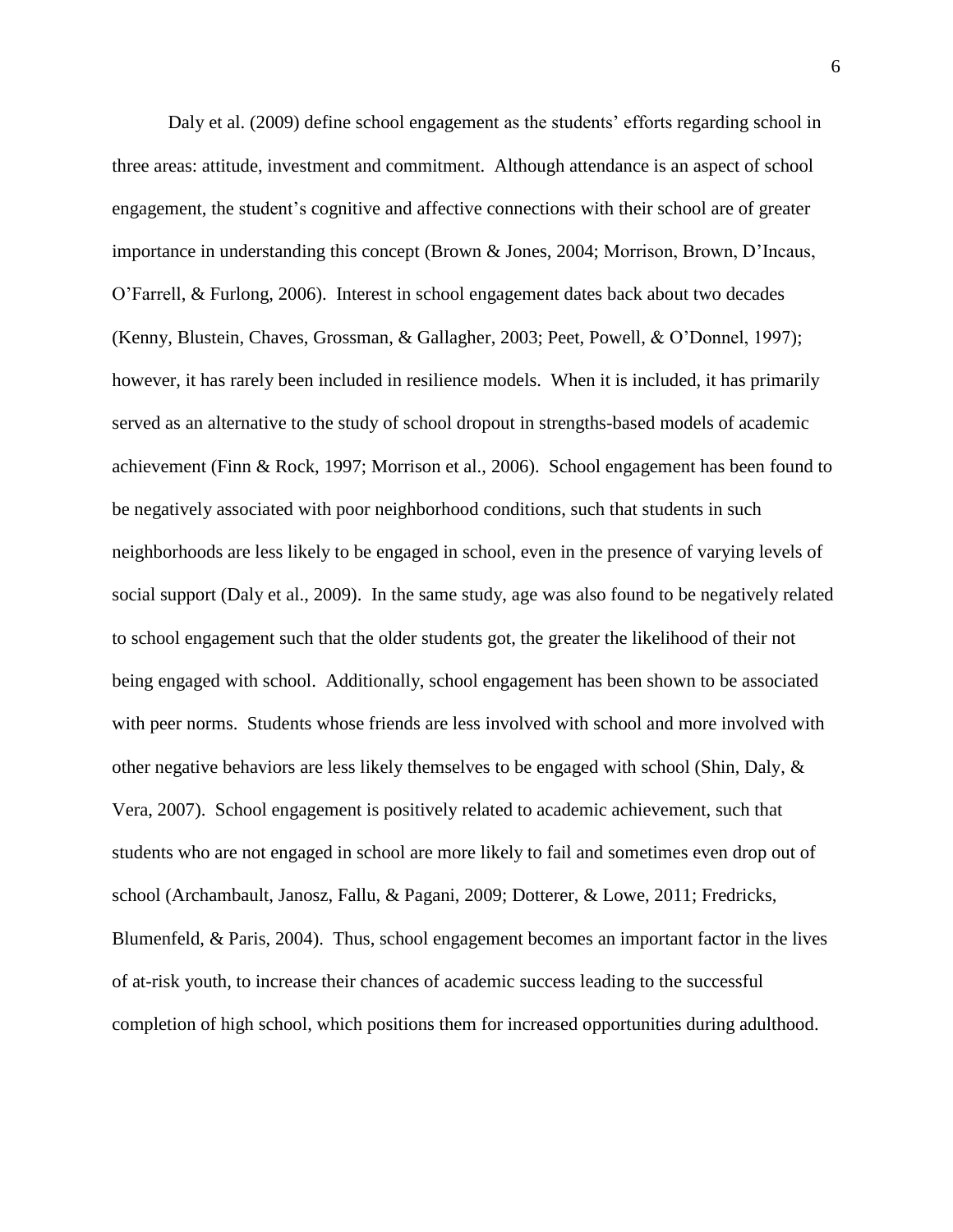All of the above mentioned factors, that is, positive relationships, involvement in extracurricular activity, self-efficacy, and school engagement, impact an individual's development, particularly as it relates to social competence. These factors facilitate the development of basic cognitive, emotional and social skills which are crucial to daily social interactions. This study explored the role of the environment, specifically factors associated with the primary microsystems, parental relationship and school engagement; mesosystems, nonparental relationships and involvement in extracurricular activity; and an internal factor, self-efficacy, in the promotion of healthy social development among a sample of at-risk urban Bahamian students. Specifically, these factors were hypothesized to significantly contribute to overall social adjustment for the youth as measured by the Child and Youth Resilience Measure-28.

#### **Method**

#### **Sample and Procedure**

Data from 103 students were collected through questionnaires which were completed during school hours in November 2010. Prior to administration of the questionnaires, consent to participate was obtained from the parents of the students and assent was given by the students. The school-based sample consisted of 60 Grade 9 students attending a junior high school and 43 Grade 11 students attending a senior high school on New Providence, Bahamas. More than half the students were females (64.4%), ranging in age from 13-17 years, with a mean age of 14.25  $(SD = 1.26)$ . When separated by grade level, the average age for the 9<sup>th</sup> grade students was 13.57 (SD =.07) whereas the mean age for the 11<sup>th</sup> grade students was 15.70 (SD = .77). Grade point average in the Bahamas is calculated on a 4-point scale where a 4.0 is an 'A', 3.0 is a 'B', 2.0 is a 'C' and so on. The average reported GPA for this sample was  $2.34$  (SD = .53).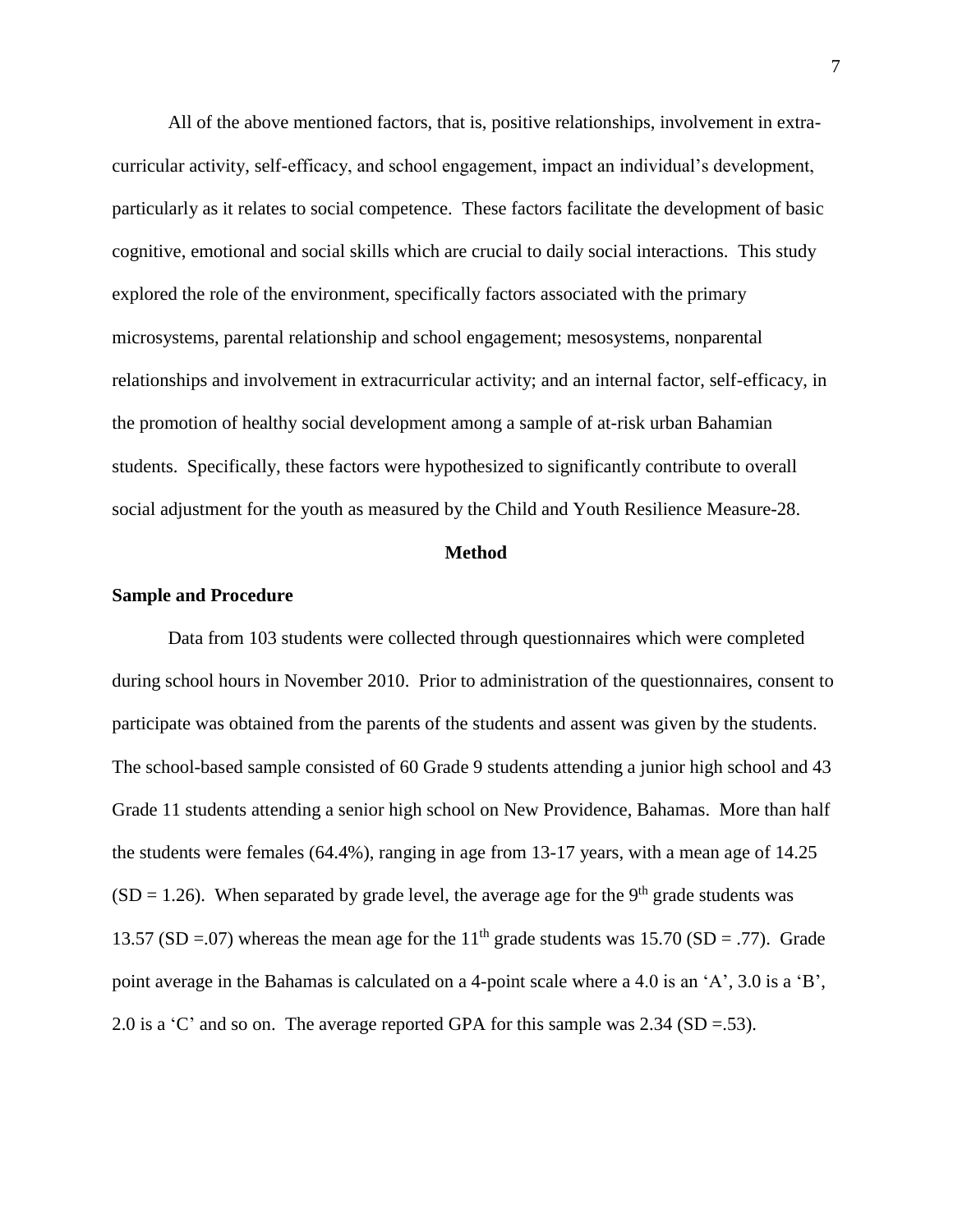Socio-economic status was assessed through a number of culturally relevant questions that the average student would be able to accurately answer. Only 4% of the students reported being a part of the school lunch program, which is a government-funded initiative for Bahamian families living below the poverty line; however, 21% reported getting water from the community pump for day-to-day living, indicating that there was no running water within the home. When asked about their family's financial status to provide for their needs, 39% of the students reported that their family had enough money to meet their basic needs without assistance while another 16% reported that their family had enough money to purchase luxuries. The remaining 45% of the students reported that their family did not have sufficient money to meet basic needs, suggesting that these families were of lower SES.

#### **Measures**

All students completed a questionnaire packet that took about 45 minutes to complete. The questions collected basic demographic information, information on resilience and information about the five factors hypothesized to be related to resilience.

**Resilience.** The Child and Youth Resilience Measure -28(CYRM -28; Ungar, Lee, Callaghan, & Boothroyd, 2005) was used to measure resilience within the social domain. The questions were answered on 5-point Likert scales, ranging from 1 (*Not at All*) to 5 (*A Lot*). The CYRM-28 includes 28 statements that measure three proposed components of youth resilience: individual ("I know how to behave in different social situations"), relational ("I enjoy my caregivers' cultural and family traditions"), and contextual ("I think it is important to serve my community"). The Child and Youth Resilience Measure-28 was found to possess adequate internal consistency in standardization samples of Canadian youth, with Cronbach's alphas ranging from .65 to .91, and high inter-class correlation coefficient scores across two time points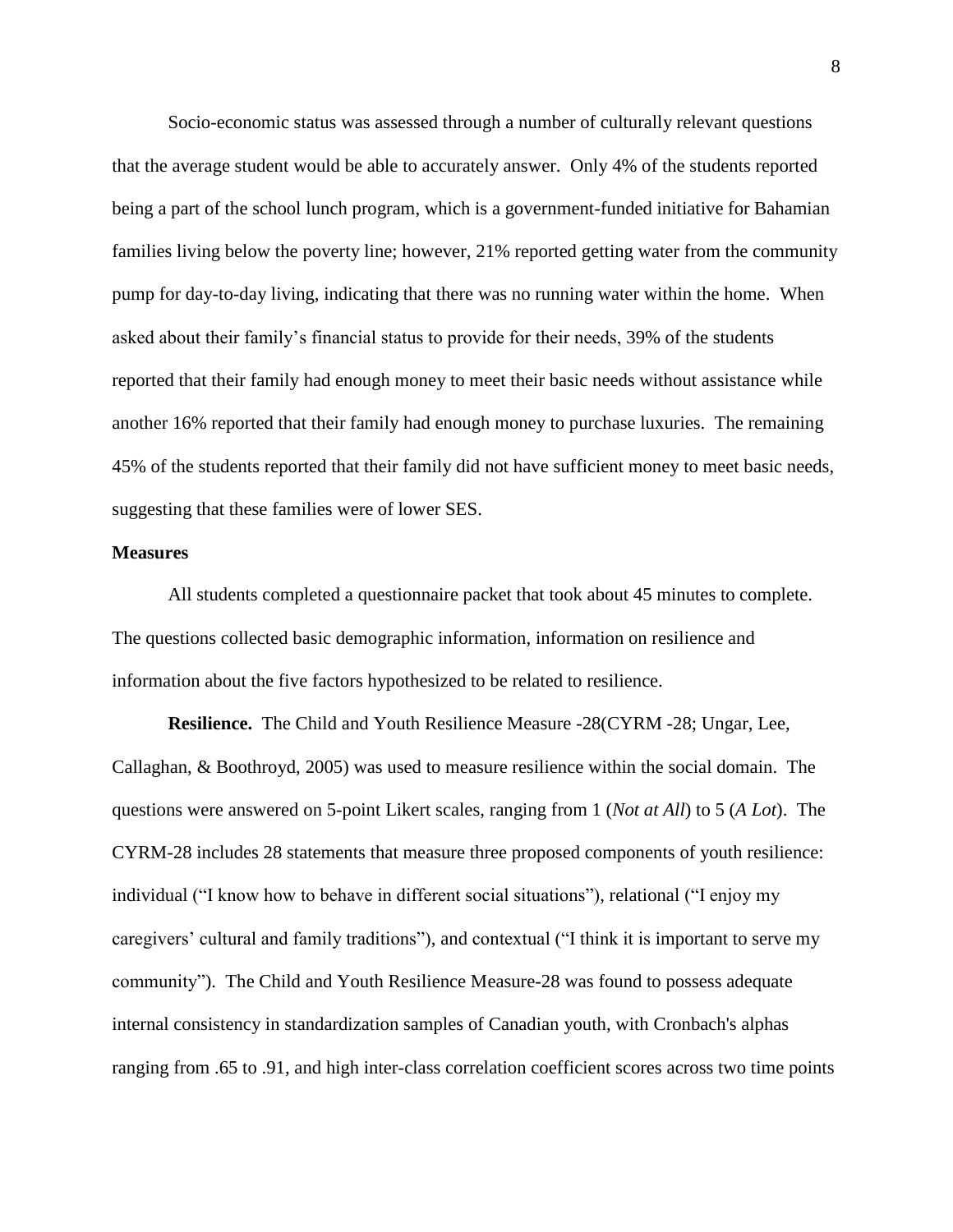for all three subscales ranging from .58-.77 (Liebenberg, Ungar & Van de Vijver, 2011). Both qualitative (focus groups) and mixed method approaches were undertaken in the development of the CYRM-28 to ensure both content and face validity across samples representing more than ten countries worldwide (Ungar & Liebenberg, 2011). Of the 28 items making up the CYRM-28, 10 were generated from the responses to interviews conducted with nine Bahamian youth prior to the questionnaire data collection. The interviews were conducted in accordance with the recommendation of Ungar et al. (2005) to increase the cultural relevance of the measure for different populations. In the final analyses, one statement ("I am proud to be Bahamian") was discarded because the responses were too varied and reduced the internal consistency of the entire measure. The remaining 27 items of the Child and Youth Resilience Measure-28 showed strong internal consistency (Cronbach's alpha = .92). Higher scores were indicative of greater resilience.

**Risk.** A subscale from the Bahamian Youth Health Risk Behavioral Inventory (BYHRBI; Stanton et al., 1995) assessed neighborhood conditions and served as the measure of risk for this study. The Bahamian Youth Health Risk Behavioral Inventory (BYHRBI) is a cultural adaptation of the Youth Health Risk Behavior Inventory (YHRBI; Stanton et al., 1995) which has been used in an ongoing longitudinal study in The Bahamas assessing health risk behaviours in preadolescent youth (Cole, Stanton, Deveaux, Harris, Lunn, et.al. 2007). The original scale from the YHRBI was found to have good internal consistency in standardization samples of urban African American youth, with Cronbach's alphas ranging from .74 to .81(Stanton et al., 1995). The Bahamian version of the scale was adapted through ethnographic research and was pilot tested before being implemented (Yu, Clemens, Yang, Li, Stanton, et al., 2006); face, content and cultural validity were assessed through the use of focus groups and consultation with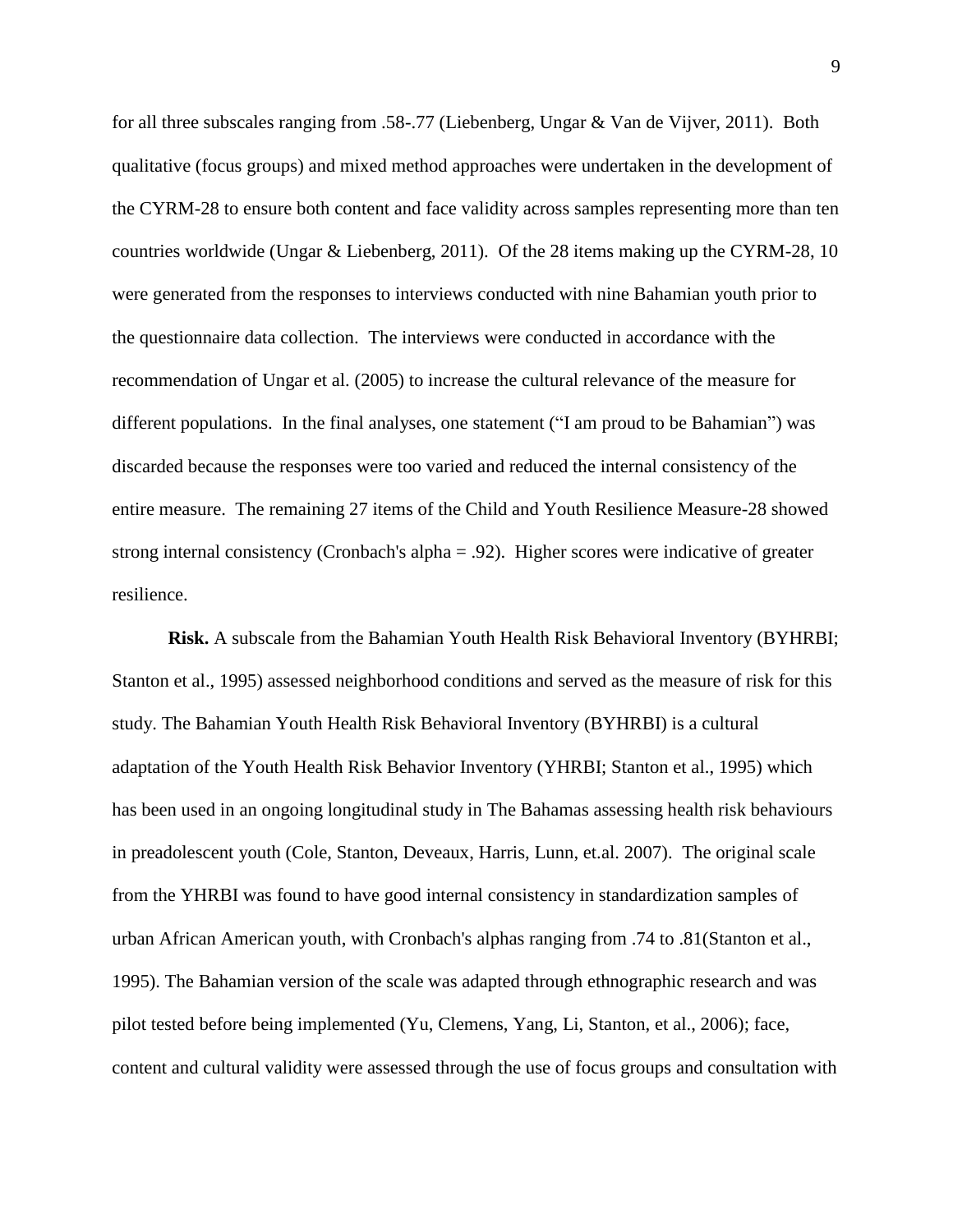a local research team. The subscale used in the present study consists of nine statements which assess the frequency of violence, alcohol and drug usage present in the student's environment (e.g. "How often have you seen a person who lives in your neighborhood drink alcohol?"). The students respond to the questions on a three-point Likert scale ranging from 1 (*Very Often*) to 3 (*Never).* However, the values were reverse coded, thus, higher scores indicated more problems in the neighborhood. The internal consistency for these nine items = .84.

**Self-Efficacy**. The New General Self-Efficacy Scale (NGSE; Chen, Gully, & Eden, 2001) was adapted for use in this study as a measure of self-efficacy. The NGSE is a brief, unidimensional measure of general self-efficacy consisting of 8 items. The NGSE was found to be high in internal consistency in standardization samples, with Cronbach's alphas ranging from .86 to .90, and to show strong concurrent and predictive validity, based on significant and positive correlations with existing self-efficacy measures and specific occupational self-efficacy scales (Chen et al., 2001). Some of the items were reworded to simplify the language for the students in the present study. For example, the item "I am confident that I can perform effectively on many different tasks" was changed to "I'm sure that I can do well on many different tasks". Respondents rated their agreement with eight statements reflecting their perceptions of their abilities on 5-point Likert scales ranging from 1 (*Strongly Disagree*) to 5 (*Strongly Agree*), with higher scores indicating greater self-efficacy. The New General Self-Efficacy scale showed strong internal consistency in the present sample, with a Cronbach's alpha coefficient of .80.

**Parent-Child Relationship**. This scale was adapted from the Parent-Adolescent Communication scale (Barnes & Olson, 1985). Nine of the statements making up this measure assessed open communication (e.g. "I can discuss my beliefs with my mother without feeling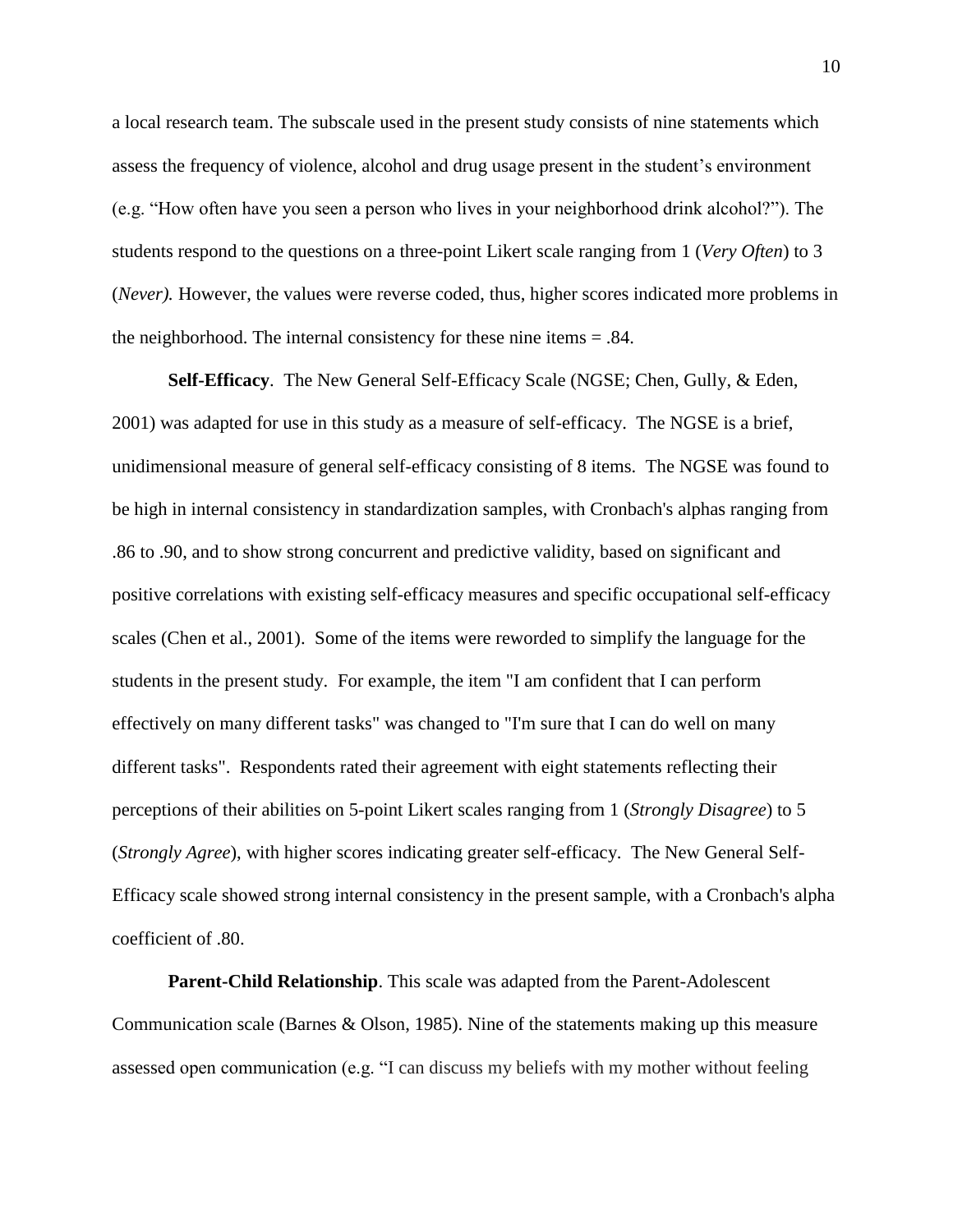restrained or embarrassed") and another 10 items measured problem family communication (e.g. "Sometimes I have trouble believing everything my mother tells me") reflecting the items originally used in the Parent-Adolescent Communication scale (Barnes & Olson, 1985). Cronbach's alpha scores for each subscale in the original validation sample were .87 and .78 and the test-retest reliabilities were .78 and .77 (Barnes & Olson, 1985). The validity of the scale was supported by its correlation with family satisfaction, family cohesion and family adaptability as well as satisfaction with quality of life (Barnes & Olson, 1985). The adapted subscales have been included in the Bahamian Youth Health Risk Behavioral Inventory (BYHRBI); the wording of all items remained the same, however instead of "mother", parent was substituted. Additionally, where deemed necessary, an explanatory statement was included to simplify the language in a culturally appropriate way, (e.g. "I can discuss my beliefs with my parent(s) without feeling restrained or embarrassed. [For example, without worrying that he or she would be upset or angry or make fun of me.]"). The responses were arranged on a 5-point Likert scale ranging from 1 (*Yes*) to 5 (*No*). The middle values of the scales included the following descriptors: 2 (*Maybe*), 3 (*Don't know*) and 4 (*Probably Not*). This adaptation of the 19-item scale has been used in other studies and has shown good internal consistency with alpha values ranging from .73-.91 (Cottrell, Yu, Liu, Deveaux, Lunn, et al., 2007; Yang, Stanton, Li, Cottrel, Galbraith, et al., 2007; Yang, Stanton, Cottrell, Kaljee, Galbraith et al., 2006). The authors included an additional five items which specifically addressed the student's perception of the parent-child relationship. Students rated their agreement with these five statements (e.g. "I have a good relationship with my parents/guardians") on the same 5-point scale. In the present study, the internal consistency of the open communication subscale was strong (Cronbach's alpha = .79), while the problem communication subscale showed weaker internal consistency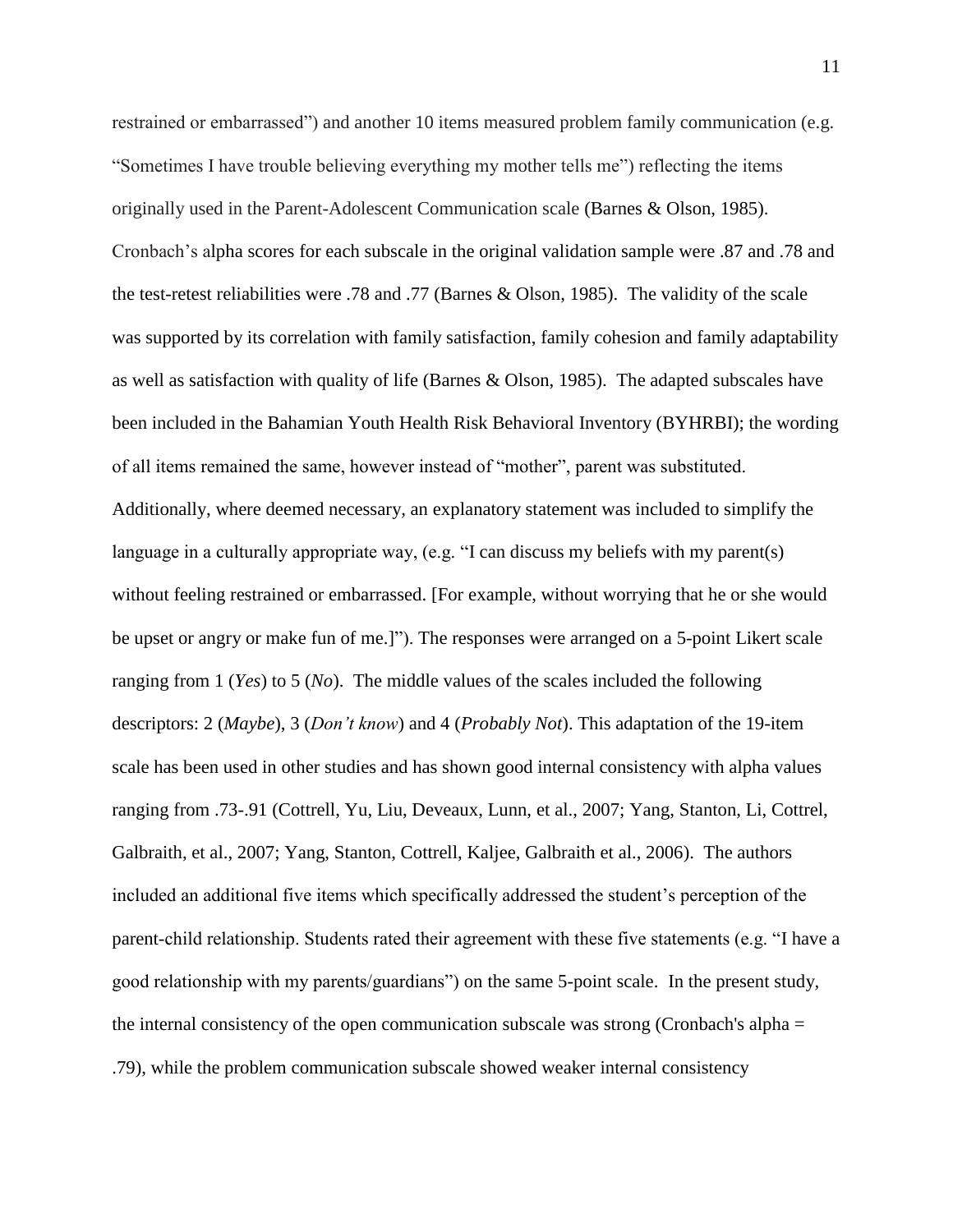(Cronbach's alpha = .66). Consequently, subscales were combined to form a composite scale measuring parent-child relationship. The internal consistency for this 24-item composite scale in the present sample was .87.

**Nonparental relationship**. Three statements, developed by the first author, assessed the presence of positive nonparental relationships in the lives of the students (e.g., "I have someone (who is an adult) other than my parents/guardians who I talk to when something is bothering me."). The scale was assessed for face validity by two community psychology and one nursing researchers prior to being finalized and included as a measure in the study. Students rated their agreement with the three statements on 5-point Likert scales ranging from 1 (*Strongly Disagree*) to 5 (*Strongly Agree*). Cronbach's alpha was .81, indicating that there was strong internal consistency for this 3-item measure in this sample.

**School Engagement***.* This measure was developed to assess two theoretically derived sub constructs of school engagement: positive involvement and positive experiences with school. Each subscale consisted of seven statements for a total of fourteen statements making up the measure. The items were generated by the researcher to measure school engagement. This scale was also assessed for face validity prior to being finalized and included as a measure in the study. Students rated their agreement with statements reflecting their perception of and engagement in school (e.g., "I feel supported in my class"). The statements were answered on 5 point Likert scales ranging from 1 (*Strongly Disagree*) to 5 (*Strongly Agree*). The first subscale, positive involvement in school, consisted of seven statements; it addressed students' perception of school, their desire to participate in school activities (including homework) and their commitment to attend. Cronbach's alpha for the 7-item subscale with the current sample was .72. The other subscale consisted of seven statements which assessed students' positive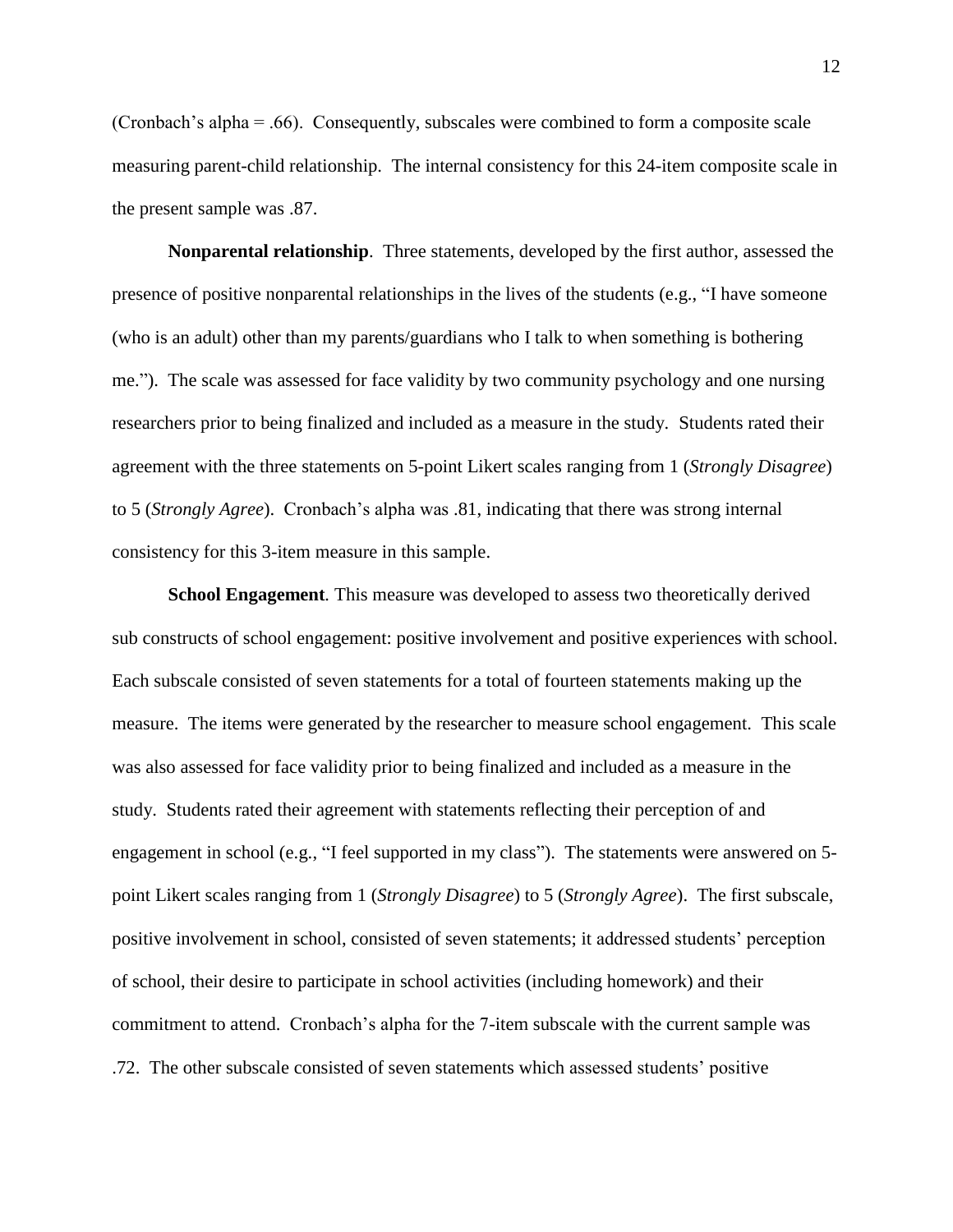experiences with school, for example their perception of the teachers' and school administrators' feelings about them. It also examined their perceived ability to get help when requested. The internal consistency (Cronbach's alpha) for this subscale with this sample was .67.

**Involvement in Extracurricular Activity**. Any positive activity, whether school, religious, community or sport, for which the student volunteered and which did not earn any required school credit or community service points was counted as extracurricular activity. Students were asked to list the activities in which they were involved, and the total number of activities listed was used as a measure of engagement in extracurricular activity.

#### **Results**

#### **Descriptive Statistics**

Prior to running the principal analyses, data were checked for accuracy and to ensure that all assumptions for the proposed statistical analyses were met. Means, standard deviations and reliabilities for all scales and subscales are shown in Table 1.

#### [Table 1 about here]

T-tests were conducted for each of the six scales, with grade and gender as independent variables. No significant differences between Grade 9 and Grade 11 students were found on any of the measures. Males, on average, scored higher ( $M = 20.75$ ,  $SD = 3.09$ ) on the parental relationship scale than did females ( $M = 19.09$ ,  $SD = 3.44$ ),  $t(97) = 2.40$ ,  $p < .05$ . Males also had higher self-efficacy scores ( $M = 35.58$ ,  $SD = 3.14$ ) than their female counterparts ( $M = 33.88$ ,  $SD$ )  $t = 4.22$ ),  $t(97) = 2.11$ ,  $p < .05$ . There were no significant gender differences for the measures of involvement in extracurricular activity, positive experience and involvement with school, and resilience.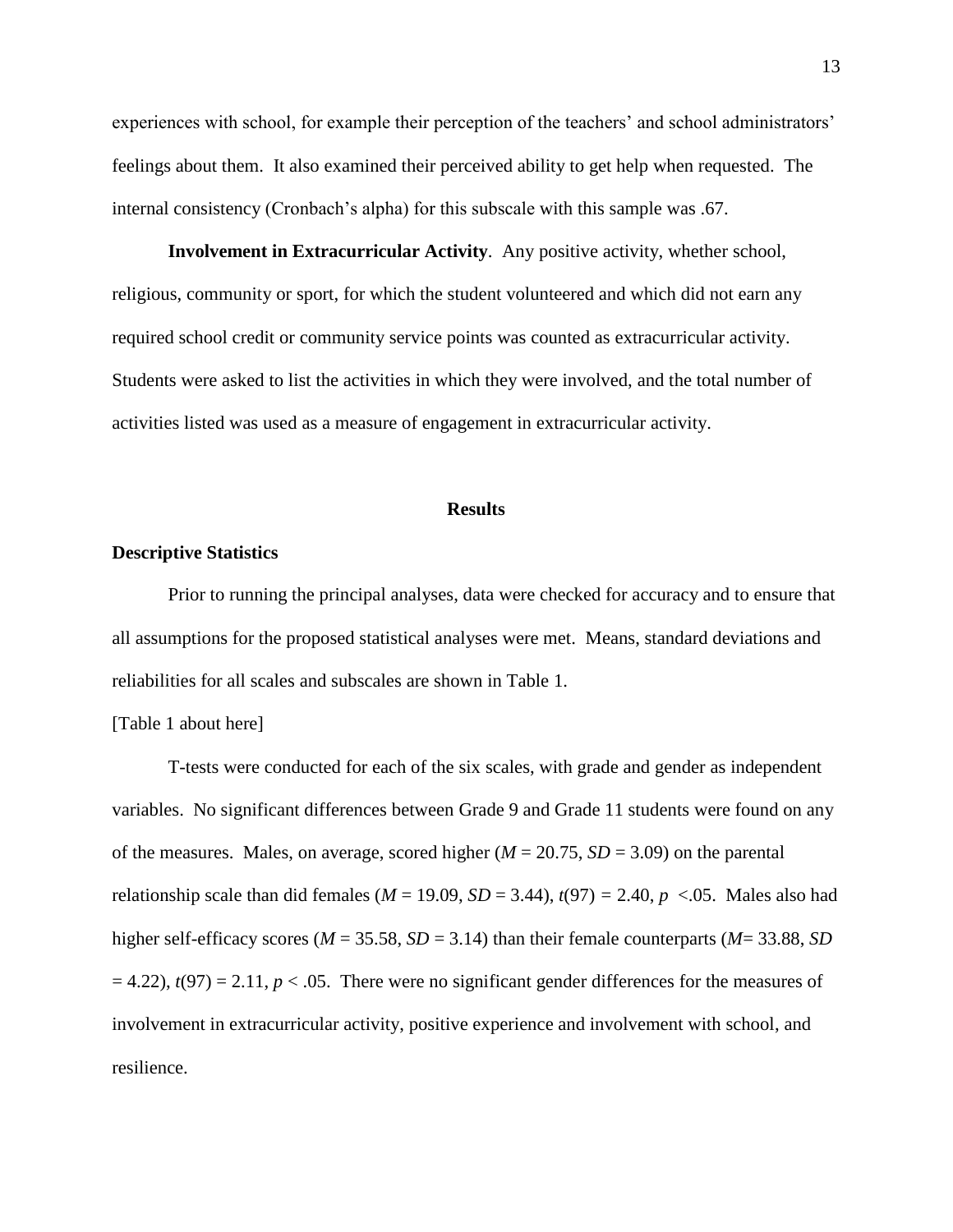Seventy two percent of the participants reported that their mothers completed high school, and 63% reported that their fathers completed high school. There were no significant relationships between parental completion or non-completion of high school and students' own involvement and experience with school.

Correlational analyses (Table 2) confirmed that stronger parent-child relationships were positively associated with higher resilience scores,  $r(97) = .55$ ,  $p < .001$ . Additionally, students who reported greater involvement in extracurricular activities scored higher on the Child and Youth Resilience Measure-28,  $r(86) = .38$ ,  $p < .001$ . The more involved the students were in school, the higher their resilience scores,  $r(97) = .41$ ,  $p < .001$ . Similarly, the more positively the students rated their experience with school, the higher their resilience scores,  $r(97) = .27$ ,  $p <$ .001. Finally, students' higher perceived self-efficacy was positively associated with higher resilience scores,  $r(97) = .45, p < .001$ .

[Table 2 about here]

#### **Hierarchical Multiple Regression**

A hierarchical multiple regression analysis was conducted to test the hypothesis that parental and other adult relationships, school engagement, involvement in extracurricular activity and perceived self-efficacy would predict resilience. The predictors were entered into the analysis as three blocks. The two variables that focused on the students' relationships were included in block one. These variables were separated from the other environmental factors and included first because research has provided the strongest evidence for the role of healthy relationships in promoting positive outcomes in at-risk youth. The second block contained the remaining environmental factors: positive involvement with school and positive experiences with school (subscales of school engagement) and involvement in extracurricular activities. Finally,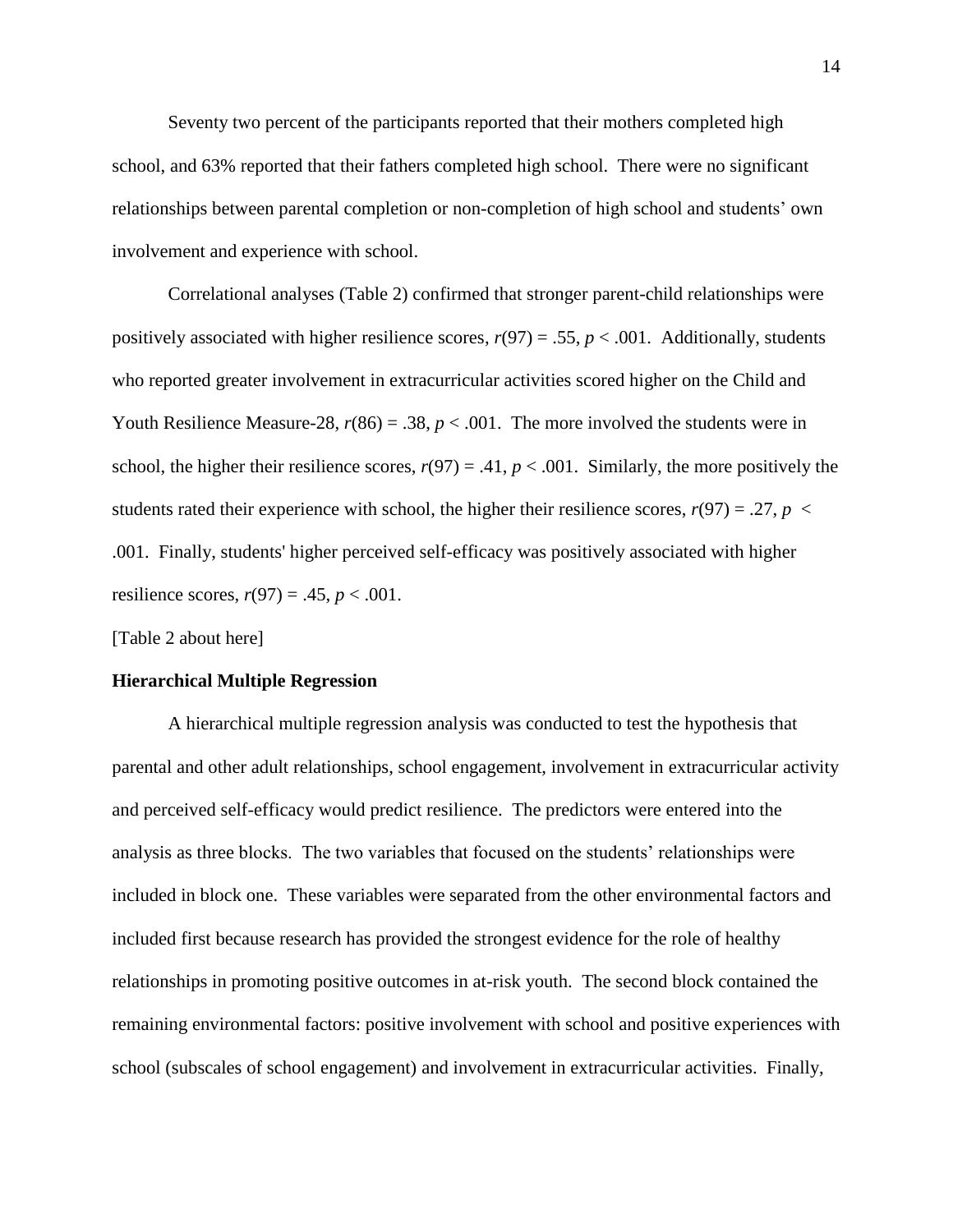perceived self-efficacy was included in the final block, after all the environmental factors, to distinguish its contribution above and beyond the other factors. In the initial regression analysis, the positive experiences with school subscale did not significantly contribute to the prediction of resilience ( $\beta$  = -.011,  $p = .901$ ). Consequently, the positive experiences with school variable was excluded from the analysis and the hierarchical regression analysis was rerun to provide a more parsimonious solution. The final regression model is presented in Table 3.

#### [Table 3 about here]

The first block of variables, which consisted of parental and nonparental relationships, was significant and accounted for approximately 39% of the variance in resilience,  $R^2 = .39$ , *F*  $(2, 85) = 26.85$ ,  $p < .001$ . Examination of the squared semi-partial correlation coefficients indicates that both parental relationships ( $sr^2 = .30$ ) and nonparental adult relationships ( $sr^2 =$ .09) made significant unique contributions to the prediction of resilience, accounting for 30% and 9% of the variance, respectively. The addition of the two remaining environmental factors to the regression model in step 2 resulted in a significant change in  $R^2$  ( $R^2$  change = .10,  $p$  < .001). In this block, all included variables were significant predictors of resilience. More specifically, parental relationships, nonparental relationships, engagement in extracurricular activity and involvement in school accounted for 23%, 6%, 3%, and 3% of the unique variance in resilience respectively. The addition of self-efficacy to the regression model in the final step also resulted in a significant change in  $R^2$  ( $R^2$  change = .06,  $p < .001$ ), suggesting that the inclusion of self-efficacy significantly improved the prediction of resilience in this sample. In this block, all variables except involvement in school were significant. Resilience was significantly predicted by parental relationships ( $\beta$  = .43, p<.001), self-efficacy ( $\beta$  = .26, p<.05), nonparental relationships ( $\beta$  = .21, p<.05), and involvement in extracurricular activities ( $\beta$  = .23,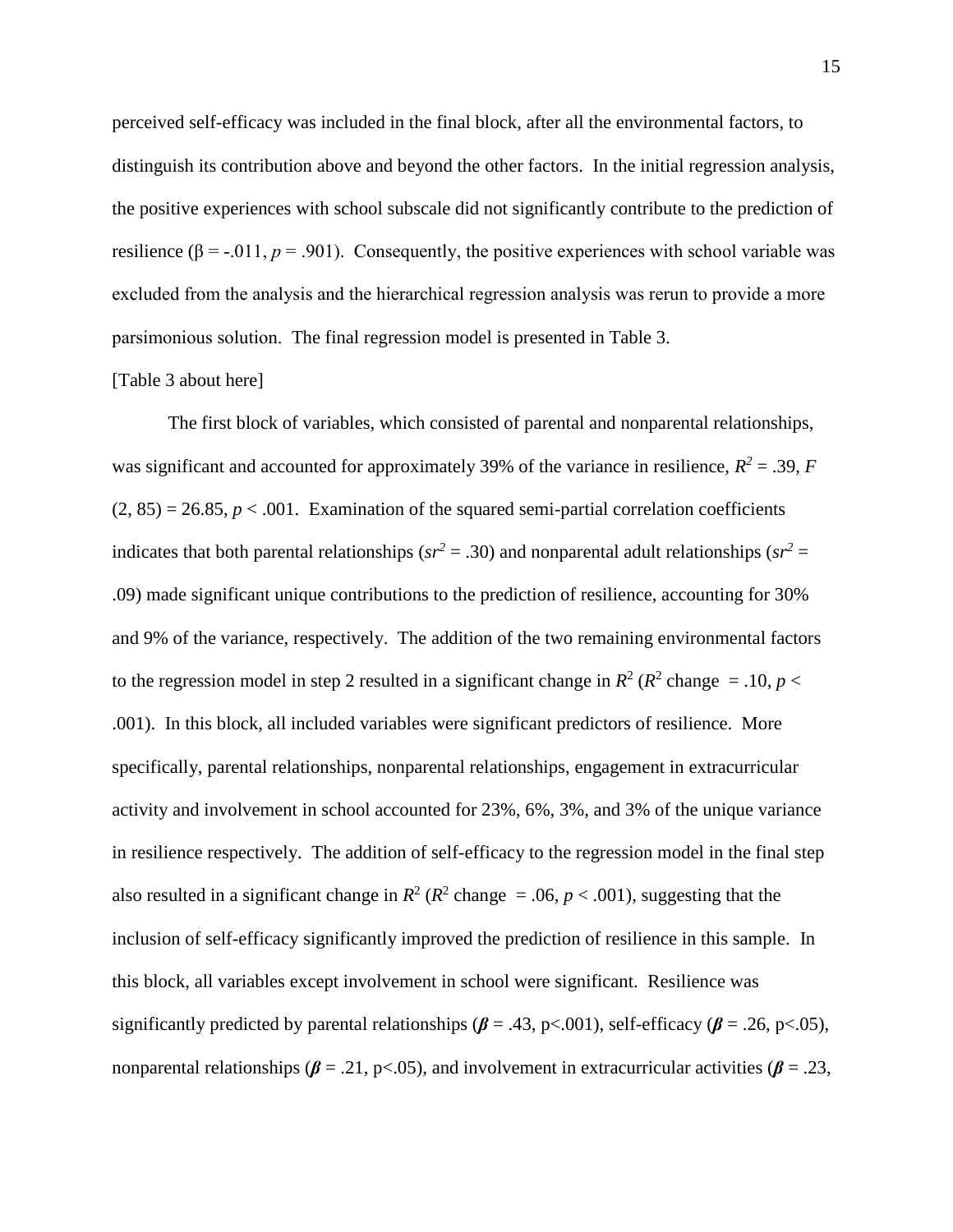p<.05); these variables accounted for 17%, 6%, 4%, and 4% of the unique variance in resilience respectively. The final model was significant and accounted for 55% of the variance in resilience,  $R^2 = .55$ ,  $F(5, 82) = 19.92$ ,  $p < .001$ .

#### **Discussion**

The present study sought to understand the resilience process among a sample of at-risk urban Bahamian adolescents. It was guided by an ecological perspective, acknowledging the impact of the adolescents' environment on their development. Throughout the study, the students' microsystems, i.e., family and school, and their mesosystems, i.e., the connections between their microsystems, were considered in relation to understanding risk and resilience in this population. This study defined resilience in terms of the students' social competence as measured with the Child and Youth Resilience Measure-28. Socially competent youth are able to communicate and participate in various social relationships, monitor and adjust their behavior as it relates to impacting others and demonstrate adequate problem solving and decision making skills (Gullotta, 1990). The development of social competence begins in early childhood and draws from both internal and external resources. In the face of adversity, particularly negative environmental norms, as is the case of the youth in this study, it is expected that social development will be impaired as youth emulate what is modeled; however, this is not always the case. The results indicated that the presence of parental relationships, youths' perceived selfefficacy, the presence of nonparental relationships, involvement in extracurricular activity, and school engagement were all significantly positively correlated with resilience. Additionally, all of these factors, except school engagement, were significant predictors of resilience in the final model.

Two subscales were used in the present study to understand the youths' engagement with school. The first subscale measured the degree of involvement in school and was included in the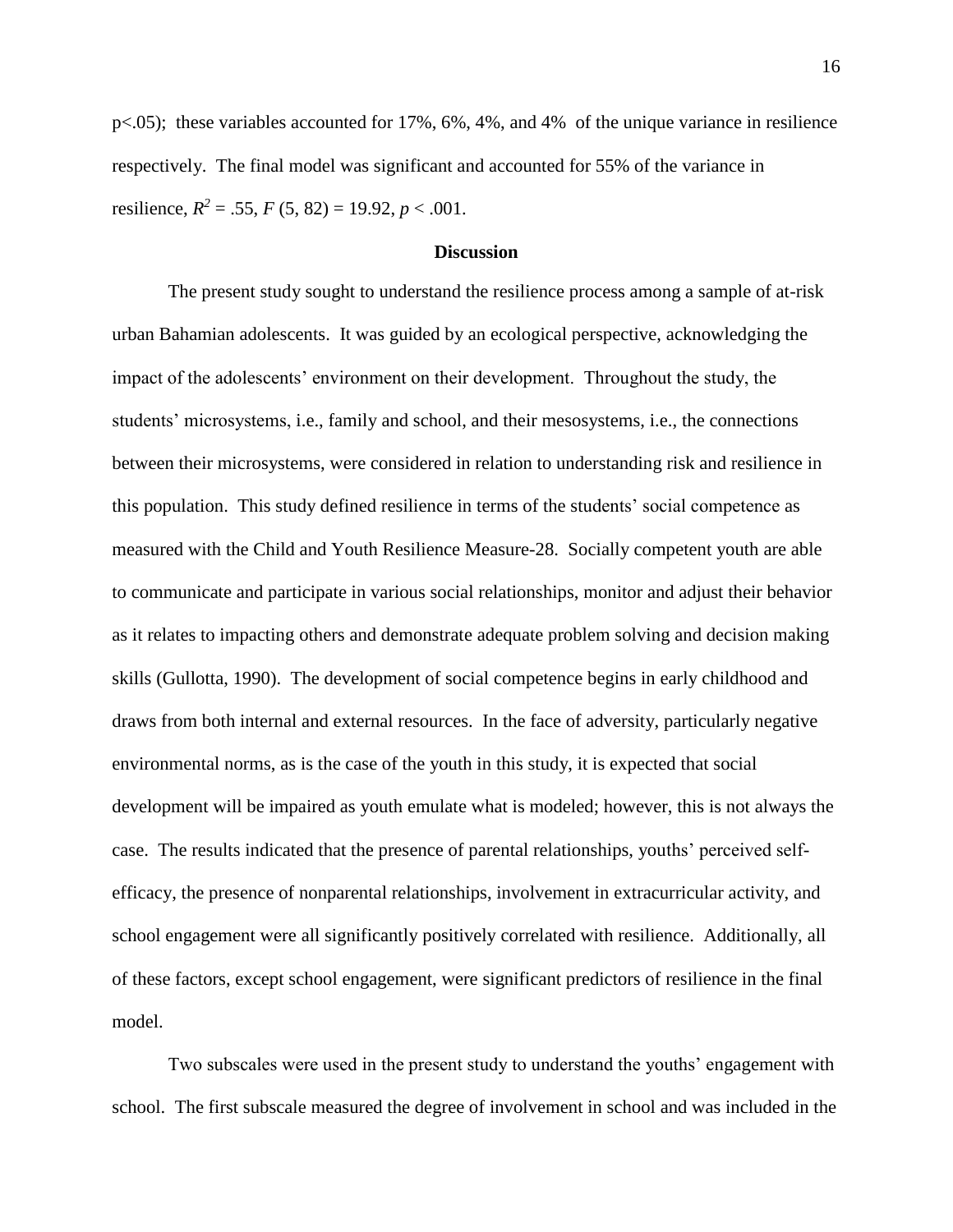resilience model; the other subscale assessed students' positive experiences with school. Both variables were found to be significantly related to resilience, such that students who reported more positive school experiences and greater involvement in school scored higher on the Child and Youth Resilience Measure-28. When positive involvement in school was included in the resilience model with parental and nonparental relationships and involvement in extracurricular activity, it significantly predicted resilience, accounting for 6% of the unique variance in explaining resilience in this sample. However, upon adding self-efficacy to the model, positive involvement in school was no longer a significant predictor. Essentially, the results of this study confirm that more socially competent students are more likely to be involved in school; however, when school engagement is combined with other variables, particularly the presence of positive adult relationships and perceived self-efficacy, it is not as strong a predictor. This was an interesting finding that would benefit from further research.

Culturally the Bahamian family system is very close-knit, where parents, grandparents, aunts/uncles and other extended family members play an important role in the socialization of the youth. Additionally, Bahamian youth are also commonly raised by grandmothers in conjunction with, or sometimes in the absence of biological parents similar to the family dynamics of African American youth (American Psychological Association, Task Force on Resilience and Strength in Black Children and Adolescents, 2008). Thus, the results of the current study, where the parental relationship was the strongest predictor of resilience, are not surprising. This finding is also consistent with the trends found within the larger body of literature which has shown parental relationships to be an important and positive aspect in promoting healthy outcomes (Bowen & Chapman, 1996; Malecki & Demaray, 2006). Our results confirm the importance of Bahamian parents fostering open and positive relationships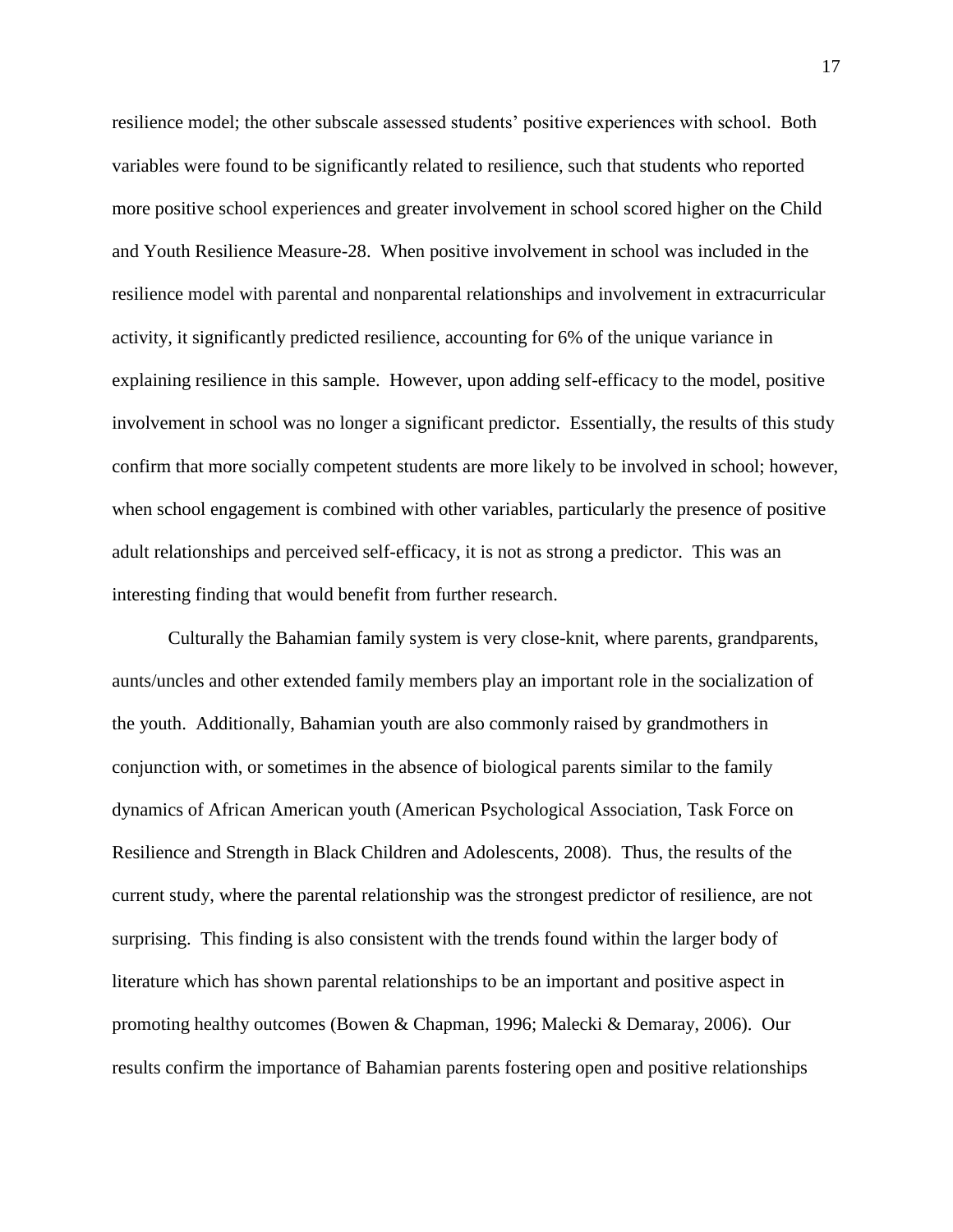with their teenagers. Unfortunately, parents are sometimes absent from the lives of their children for a myriad of reasons. Although this is an undesirable situation, the results of the present study support the idea that having a relationship with a nonparental adult is also positively related to good outcomes and predictive of resilience among this sample of Bahamian youth.

Self-efficacy was the second strongest predictor of resilience in this sample. Because it was the only internal factor assessed, it was the last to be included in the model, after all the environmental factors, in order to distinguish its role above and beyond the other factors. Past research has shown the importance of perceived self-efficacy across the lifespan, and especially during the period of adolescence, as it relates to their ability to make healthy decisions (Smith  $\&$ DiClemente, 2000; Thato et al., 2005). Self-efficacy is a characteristic that potentially has great value among at-risk populations who are surrounded by negative peer, family and community norms. Students with greater sense of general self-efficacy are more likely to feel a sense of control within their environments, thus enabling them to choose positive peer groups and positive activities to participate in. Additionally, these individuals are more likely to have better developed decision making skills, which are all important aspects of socialization for a teenager. Bahamian youth in particular, will need to believe in their abilities to successfully maneuver challenging school systems, to refrain from joining neighborhood gangs, and to make decisions to abstain from drug and alcohol use. Although self-efficacy is an internal factor, it is built upon strengths within the youth's social network. Parents, guardians, relatives, neighbors and teachers all have a potentially positive role to play in the development of self-efficacy in adolescence (Nebbitt, 2009). Positive individuals can serve as models for the youth, while also providing support, which in turn will help youth gain confidence in their abilities. Additionally, positive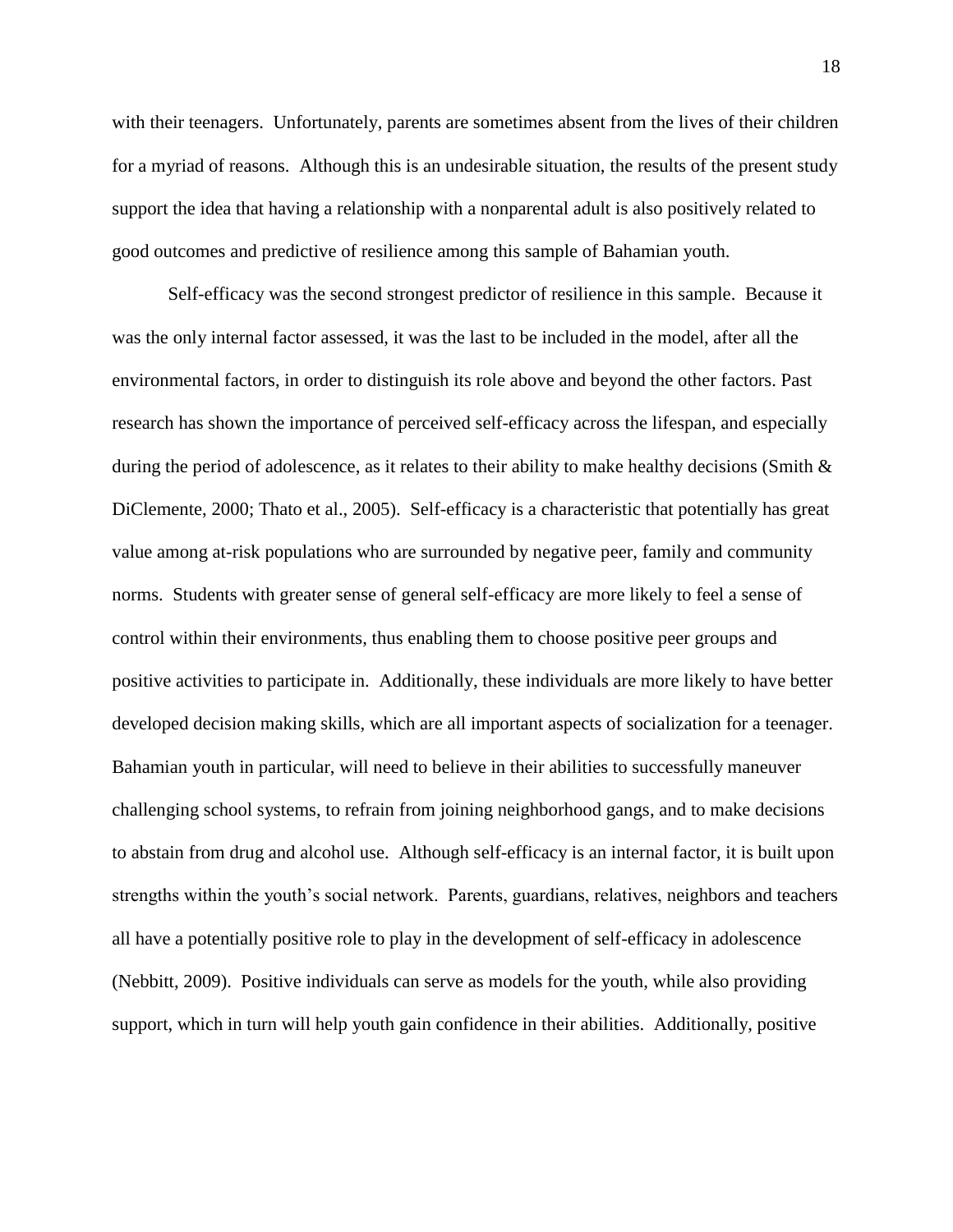environments, especially the school, are ideal for providing youth with opportunities for mastery, inside and out of the classroom.

Participating in extracurricular activity serves a number of purposes in adolescent development, all of which are positive, and promote healthy adjustment (Eccles et al., 2003; Zeldin, 2004). The role of involvement in extracurricular activity was assessed in this study and found not only to be positively related to resilience but also to predict resilience in the final model assessed. These findings indicated that those students who reported being involved in activities outside of required school programs were more resilient. Students identified participating in a variety of activities, including religious organizations, such as youth group and dance, sporting activities including track clubs and basketball teams, school clubs, bands, and cultural activities, including the popular cultural festival of Junkanoo. Participation in such activities not only expands the students' networks with positive, like-minded peers, but also places them in settings where they learn basic communication and social skills while increasing students' connections with and commitment to their communities. Furthermore, involvement in positive activities engages, distracts and more importantly gives the adolescents something to look forward to, where they can have fun while also gain life skills for optimal development.

Unfortunately, a number of factors may impede youth from participating in extracurricular activities, even if such opportunities are available free of charge. In the absence of structured transportation systems, it is the sole responsibility of the parent/guardian to transport the student to and from the organizations that offer various activities. This arrangement may not always be feasible for families. Even when those activities are held on the school campus, it may be challenging for some youth to stay behind due to their responsibilities in the home. It is not uncommon for a parent/guardian to be holding multiple jobs in order to provide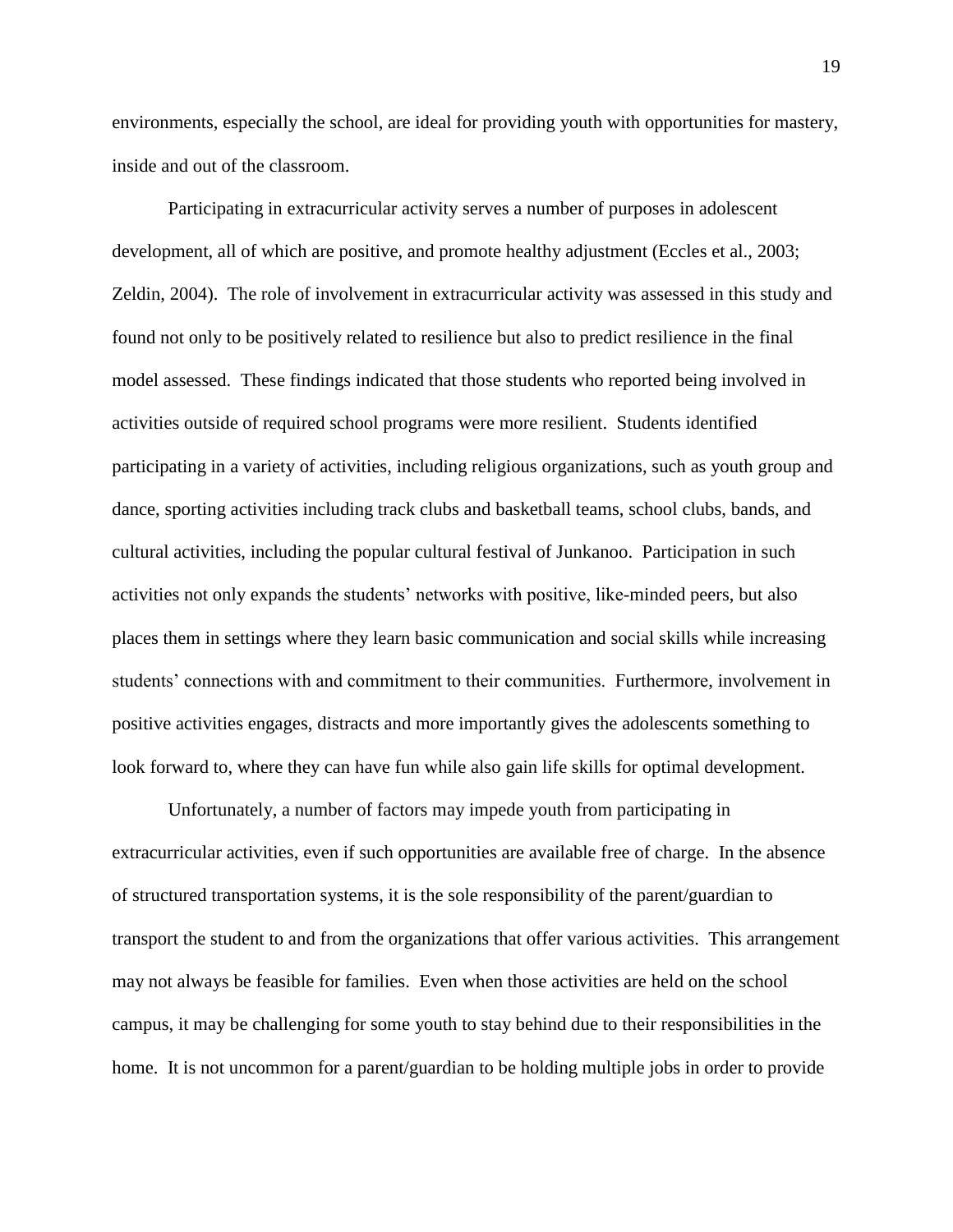for their family. While the parent/guardian is working, some youth are required to stay at home to babysit younger siblings and family members and assist with household chores. If youth are in these situations, then there is very little time for them to participate in any activities outside of those that are required, such as school.

The results of the present study provided evidence that individual, family and community level factors help to promote positive outcomes for students in spite of the challenges they faced due to poverty and undesirable neighborhood conditions. However, some limitations of the study should be noted. There is a possibility of selection bias due to method of recruitment. Less than 30% of the sampled population participated in this study; students self-selected to participate in the study by choosing to take the consent form home and returning the signed copy to school in a timely manner. Those students who took the forms home, got them signed and returned them to the school might be more organized and reliable than the students who failed to return the consent forms. This possibility reduces the generalizability of the findings to the general student population, particularly since the response rate was less than 50%.

Social desirability bias might be salient in this study because all of the responses were based on self-report data. Future research would be strengthened by the inclusion of teacher and/or parent reports to provide a more objective understanding of the youth and their behaviors. Finally, because resilience is conceptualized as a dynamic process, it is possible that individuals who exhibited strong social competence in this study, as measured by the Child and Youth Resilience Measure-28, may have had periods previously where they exhibited less resilient attitudes and behaviors or may not continue in this trajectory; thus, a longitudinal design would have better captured the resilience process of the students.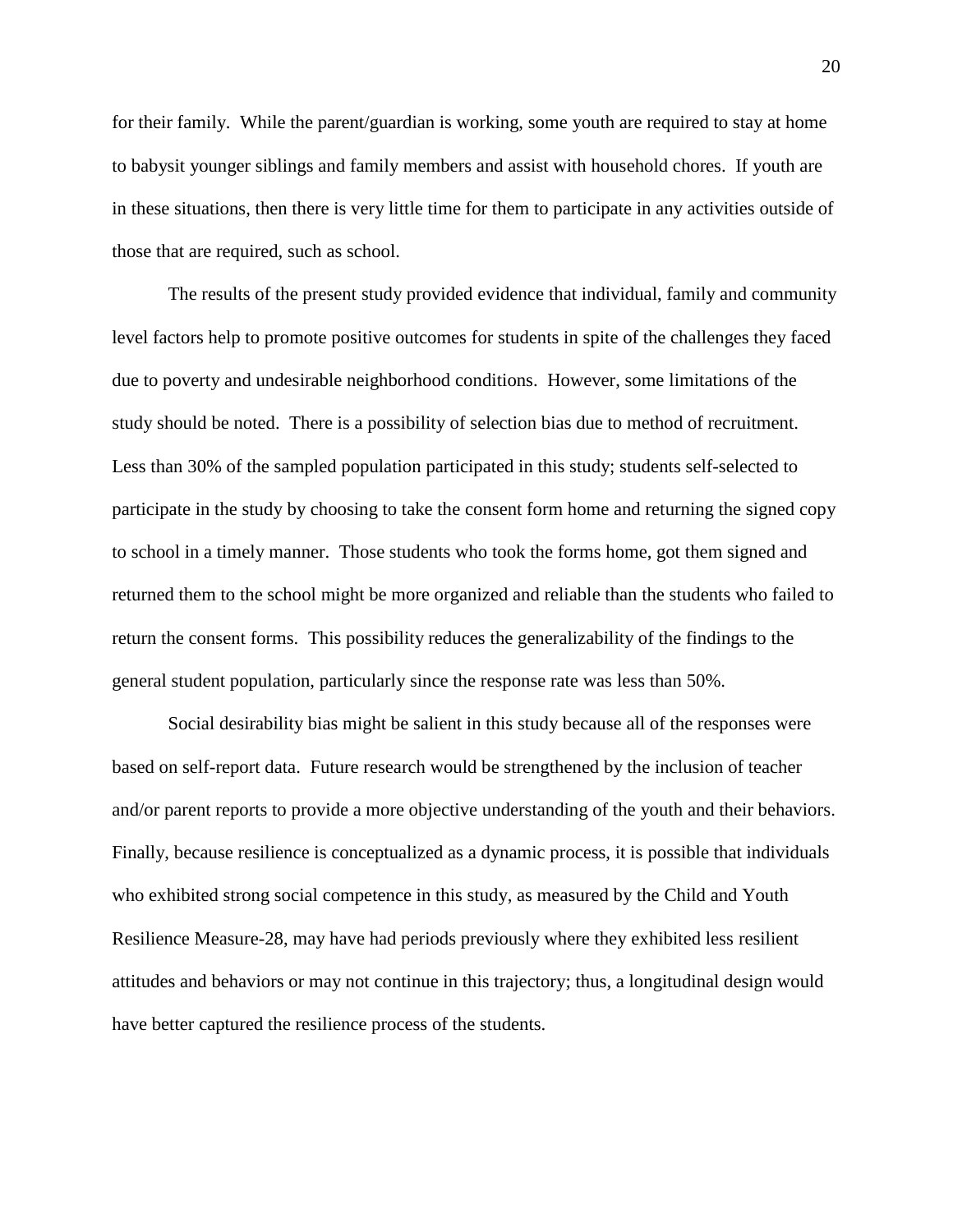The results of the study add to the literature in understanding the process of resilience in black non-North American samples. It is one of the first studies to specifically look at resilience among Bahamian youth. Additionally, this study also makes a unique contribution to the literature because of the inclusion of school engagement as a predictor of resilience, which is a fairly novel concept within resilience research. Although it was not a significant predictor in the final model, the results have implications for the importance of school engagement to youth, while recognizing that there are potentially more powerful factors in predicting resilience. Acknowledging the importance of the school environment, it behooves school officials, school policy makers and teachers to create atmospheres within the school setting that are positive and stimulating for all; this should, in turn facilitate school engagement even for the outcast, the 'trouble maker' or the academically challenged student. Overall, the findings of the present study increase our understanding of resilience, at-risk Bahamian youth and their experiences with school.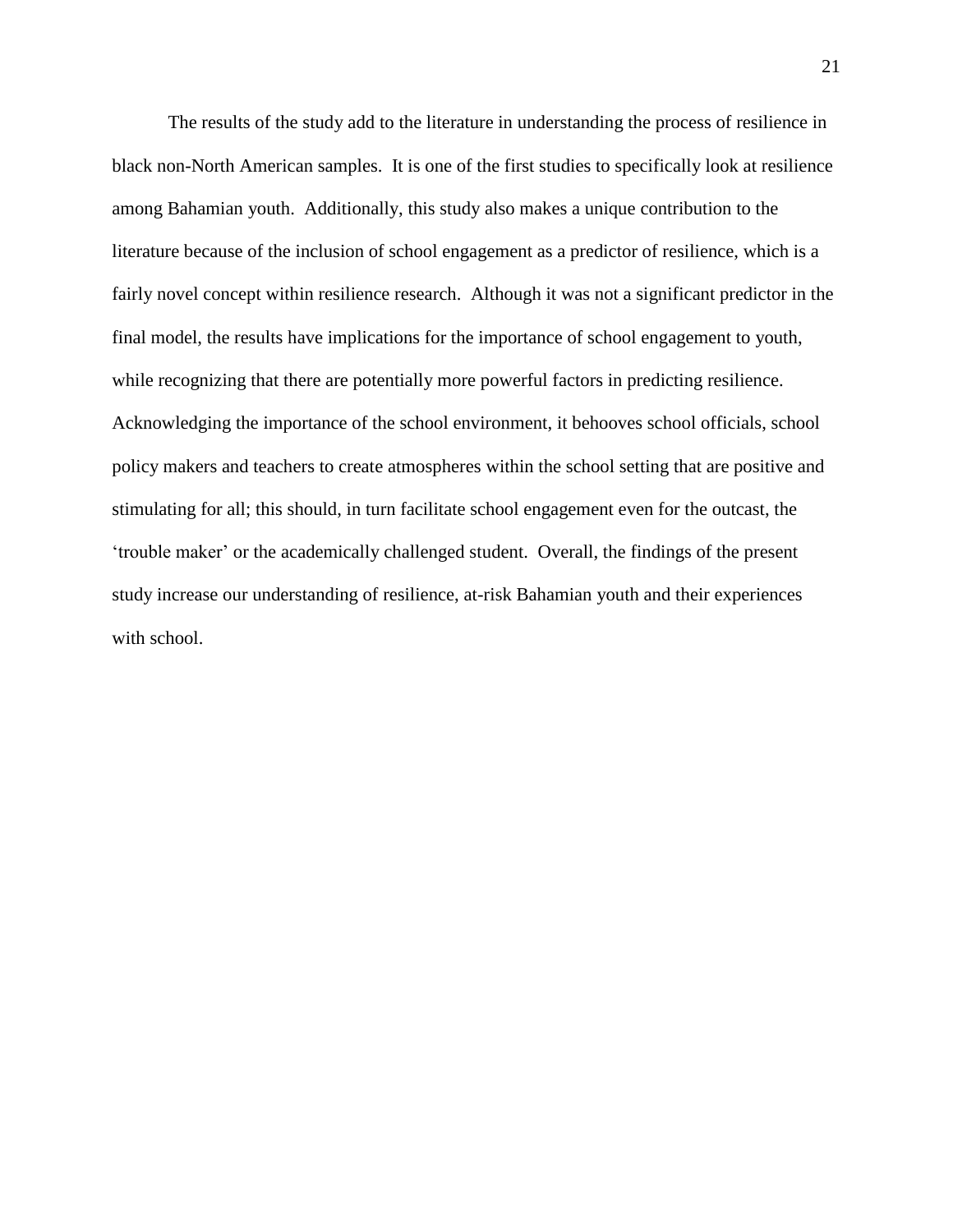#### References

- American Psychological Association, Task Force on Resilience and Strength in Black Children and Adolescents. (2008). *Resilience in African American children and adolescents: A vision for optimal development.* Washington, DC: Author. Retrieved from <http://www.apa.org/pi/cyf/resilience.html>
- Arrington, E. G., & Wilson, M. N. (2000). A re-examination of risk and resilience during adolescence: Incorporating culture and diversity. *Journal of Child and Family Studies, 9*, 221-230.
- Bandura, A. (1994). Self-efficacy. In V. S. Ramachaudran (Ed.), *Encyclopedia of human behavior*, 4. New York: Academic Press, pp. 71-81.
- Bandura, A. (1990). Perceived self-efficacy in the exercise of control over AIDS infection. *Evaluation and Program Planning, 13*, 9-17. doi: 10.1016/0149-7189(90)90004-G
- Barnes, H. L., & Olson, D. H. (1985). Parent-adolescent communication and the Circumplex model. *Child Development, 56*, 438-447.
- Benson, P. L., Scales, P., Hamilton, S., & Sesma, A. Jr. (2006). Positive youth development: Theory, research, and applications. In Richard M. Lerner (Ed.), *Handbook of child psychology (6th Edition): Volume 1, Theoretical models of human development* (pp. 894 - 941). Hoboken*,* NJ: John Wiley and Sons, Inc.
- Bowen, G. L., & Chapman, M. V. (1996). Poverty, neighborhood danger, social support, and the individual adaptation among at-risk youth in urban areas. *Journal of Family Issues, 17*, 641-666. doi: 10.1177/019251396017005004
- Bronfenbrenner, U. (1979). *The ecology of human development: Experiments by nature and design*. Cambridge, MA: Harvard University Press.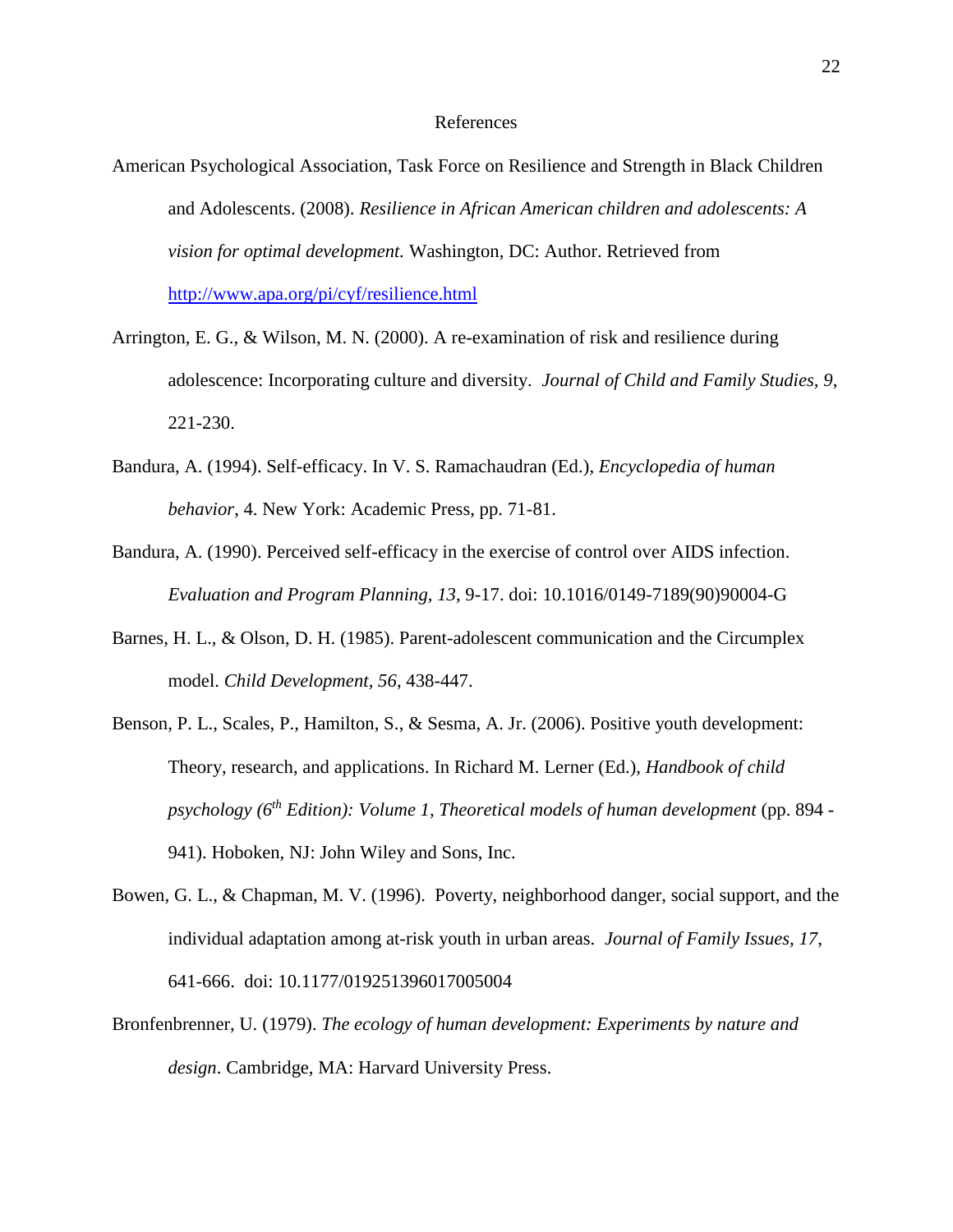- Brown, W. T., & Jones, J. M. (2004). The substance of things hoped for: A study of the future orientation, minority status perceptions, academic engagement, and academic performance of black high school students. *Journal of Black Psychology, 30*(2), 248-273. doi:10.1177/0095798403260727
- Chen, G., Gully, S. M., & Eden, D. (2001). Validation of a new General Self-Efficacy scale. *Organizational Research Methods*, *4*(1), 62-83. doi: 10.1177/109442810141004
- Cole, M., Stanton, B., Deveaux, L., Harris, C., Lunn, S., Cottrell, L. et al. (2007). Latent class analysis of risk behaviors among Bahamian young adolescents: Relationship between values prioritization and latent class. *Social Behavior and Personality, 35*, 1061-1076.
- Cottrell, L., Yu, S., Liu, H., Deveaux, L., Lunn, S., Bain, R. M., & Stanton, B. (2007). Genderbased model comparisons of maternal values, monitoring, communication, and early adolescent risk behavior. *Journal of Adolescent Health, 41*(4), 371-379. doi:10.1016/j.jadohealth.2007.05.006
- Daly, B. P., Shin, R. Q., Thakral, C., Selders, M., & Vera, E. (2009). School engagement among urban adolescents of color: Does perception of social support and neighborhood safety really matter? *Journal of Youth and Adolescence, 38*, 63-74. doi: 10.1007/s10964-008- 9294-7
- Department of Statistics, Bahamas (2005). *Vital Statistics Report 2005.* Retrieved from http://statistics.bahamas.gov.bs/key.php?cmd=view&id=75.
- Department of Statistics, Bahamas (2004). *Bahamas Living Conditions Survey 2001.* Retrieved from http://statistics.bahamas.gov.bs/archives.php?cmd=view&id=2.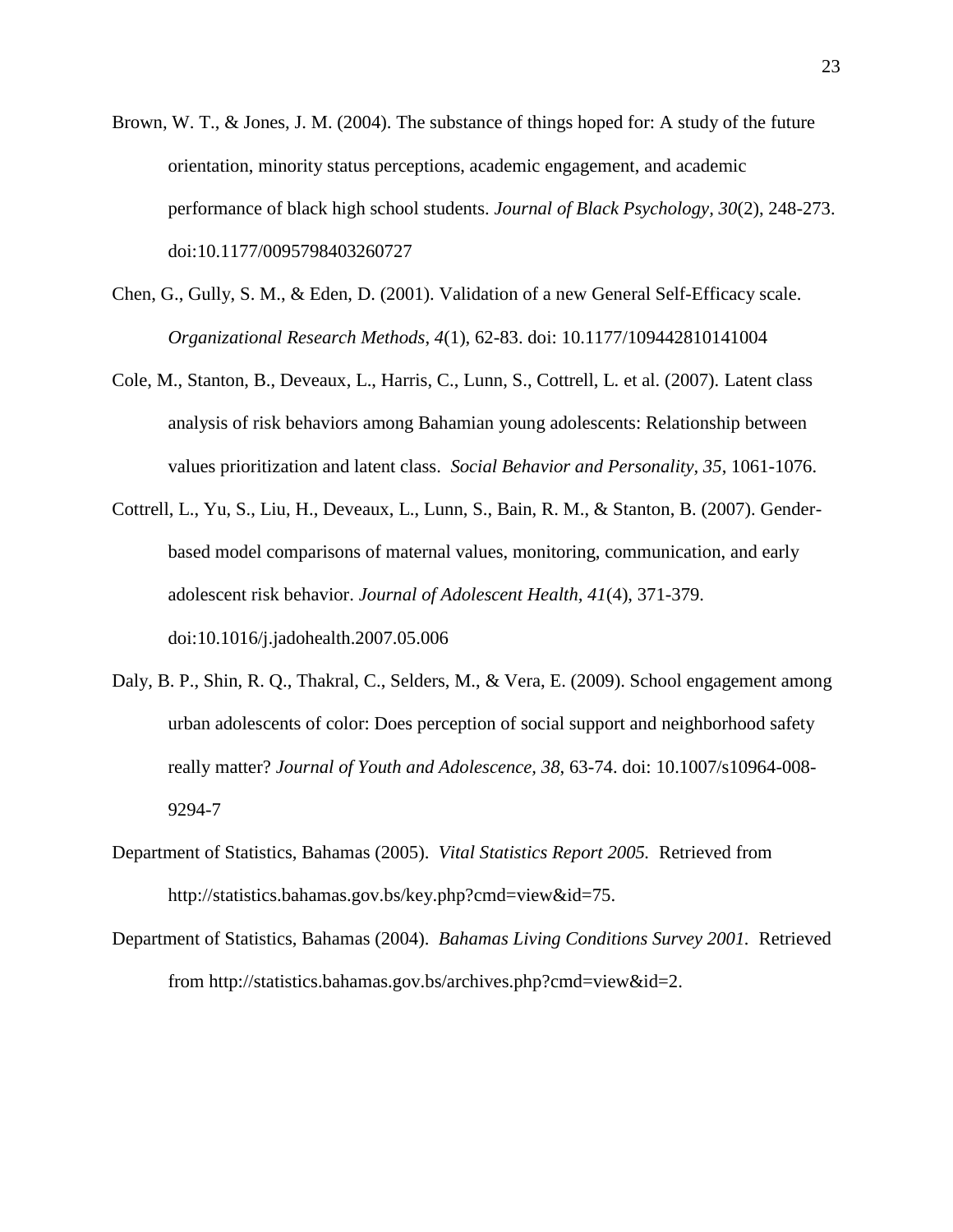- De Vries, H., Dijkstra, M., & Kuhlman, P. (1988). Self-efficacy: The third factor besides attitude and subjective norm as a predictor of behavioral intentions. *Health Education Research, 3*, 273-282. doi: 10.1093/her/3.3.273
- Dotterer, A. M., & Lowe, K. (2011). Classroom context, school engagement, and academic achievement in early adolescence. *Journal of Youth and Adolescence, 40*(12), 1649-1660. doi:10.1007/s10964-011-9647-5
- Eccles, J. S., & Barber, B. L (1999). Student council, volunteering, basketball, or marching band: What kind of extracurricular involvement matters? *Journal of Adolescent Research, 14,* 10-43.
- Eccles, J. S., Barber, B. L., Stone, M., & Hunt, J. (2003). Extracurricular activities and adolescent development. *Journal of Social Issues, 59*, 865–889.
- [Fagan, P,](http://search3.scholarsportal.info.ezproxy.uwindsor.ca/ids70/p_search_form.php?field=au&query=fagan+pebbles&log=literal&SID=0502107b01e56f46ea08dc101c7f155b) Eisenberg, M., Frazier, L., [Stoddard, A. M.,](http://search3.scholarsportal.info.ezproxy.uwindsor.ca/ids70/p_search_form.php?field=au&query=stoddard+anne+m&log=literal&SID=0502107b01e56f46ea08dc101c7f155b) [Avrunin, J. S.,](http://search3.scholarsportal.info.ezproxy.uwindsor.ca/ids70/p_search_form.php?field=au&query=avrunin+jill+s&log=literal&SID=0502107b01e56f46ea08dc101c7f155b) & [Sorensen, G.](http://search3.scholarsportal.info.ezproxy.uwindsor.ca/ids70/p_search_form.php?field=au&query=sorensen+glorian&log=literal&SID=0502107b01e56f46ea08dc101c7f155b) (2003). Employed adolescents and beliefs about self-efficacy to avoid smoking. *Addictive Behaviors, 28*, 613-626. doi:10.1016/S0306-4603(02)00227-7
- Feldman, A. F., & Matjasko, J. L., (2005). The role of school-based extracurricular activities in adolescent development: A comprehensive review and future directions. *Review of Educational Research, 75*, 159-210. doi: 10.3102/00346543075002159
- Finn, J. D., & Rock, D. A. (1997). Academic success among students at risk for school failure. *Journal of Applied Psychology, 82*(2), 221-234. doi:10.1037/0021-9010.82.2.221
- Fredricks, J.A., Blumenfeld, P.C., & Paris, A.H. (2004). School Engagement: Potential of the concept, state of the evidence. *Review of Educational Research, 74*, 59-109.
- Gomez, M. P., Kimball, A., Orlander, H., Bain, R. M., Fisher, L. D., & Holmes, K. K. (2002). Epidemic crack cocaine use linked with epidemics of genital ulcer disease and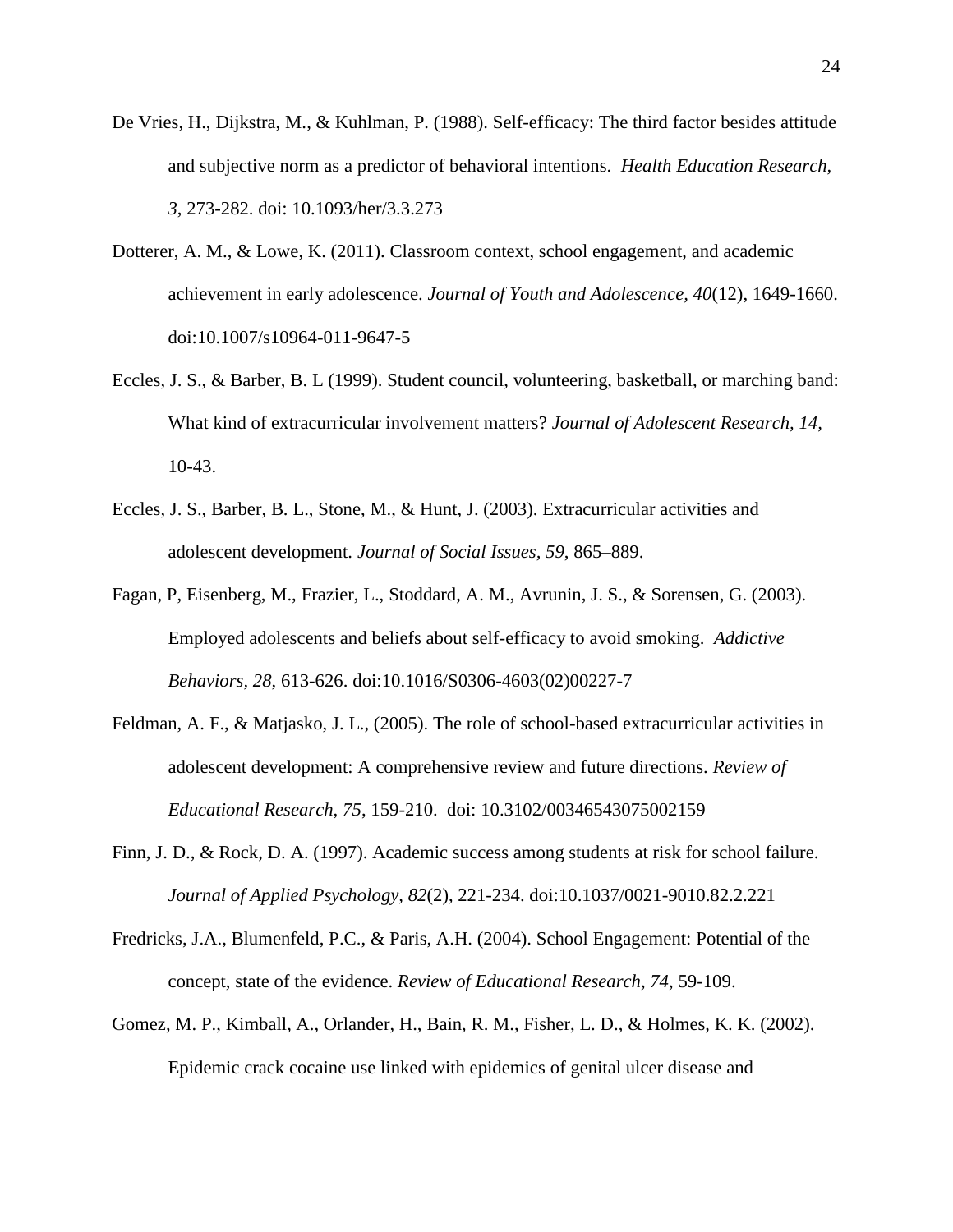heterosexual HIV infection in the Bahamas: Evidence of impact of prevention and control measures. *Sexually Transmitted Diseases, 29*(5), 259-265.

- Gullotta, T. P. (1990). Preface. In Gullotta, T. P., Adams, G. R., & Montemayor, R. (eds.). *Developing social competency in adolescence*, (pp. 7-8). Newbury Park, CA: Sage Publications.
- Jones, J. M. (2007). Exposure to chronic community violence: Resilience in African American children. *Journal of Black Psychology, 33*(2), 125-149. doi:10.1177/0095798407299511
- Kenny, M., Blustein, D., Chaves, A., Grossman, J., & Gallagher, L. (2003). The role of perceived barriers and relational support in the educational and vocational lives of high school students. *Journal of Counseling Psychology*, 50(2), 142–155.
- Kohler, C. L., Schoenberger, Y., Tseng, T., & Ross, L. (2008). Correlates of transitions in stage of change for quitting among adolescent smokers. *Addictive Behaviors*, 33, 1615−1618.
- Lafflin, M. T., Wang, J., & Barry, M. (2008). A longitudinal study of adolescent transition from virgin to nonvirgin status. *Journal of Adolescent Health, 42* (3), 228-236.
- Landers, D. M., & Landers, D. M. (1978). Socialization via interscholastic athletics: Its effects on delinquency*. Sociology of Education, 51*, 299-303.
- Liebenberg, L., Ungar, M., & Van, d. V. (2012). Validation of the child and youth resilience measure-28 (CYRM-28) among canadian youth. *Research on Social Work Practice, 22*(2), 219-226.
- Luthar, S.S., Cicchetti, D., & Becker, B. (2000). The construct of resilience: A critical evaluation and guidelines for future work. *Child Development*, *71*, 543-562. doi: 10.1111/1467- 8624.00164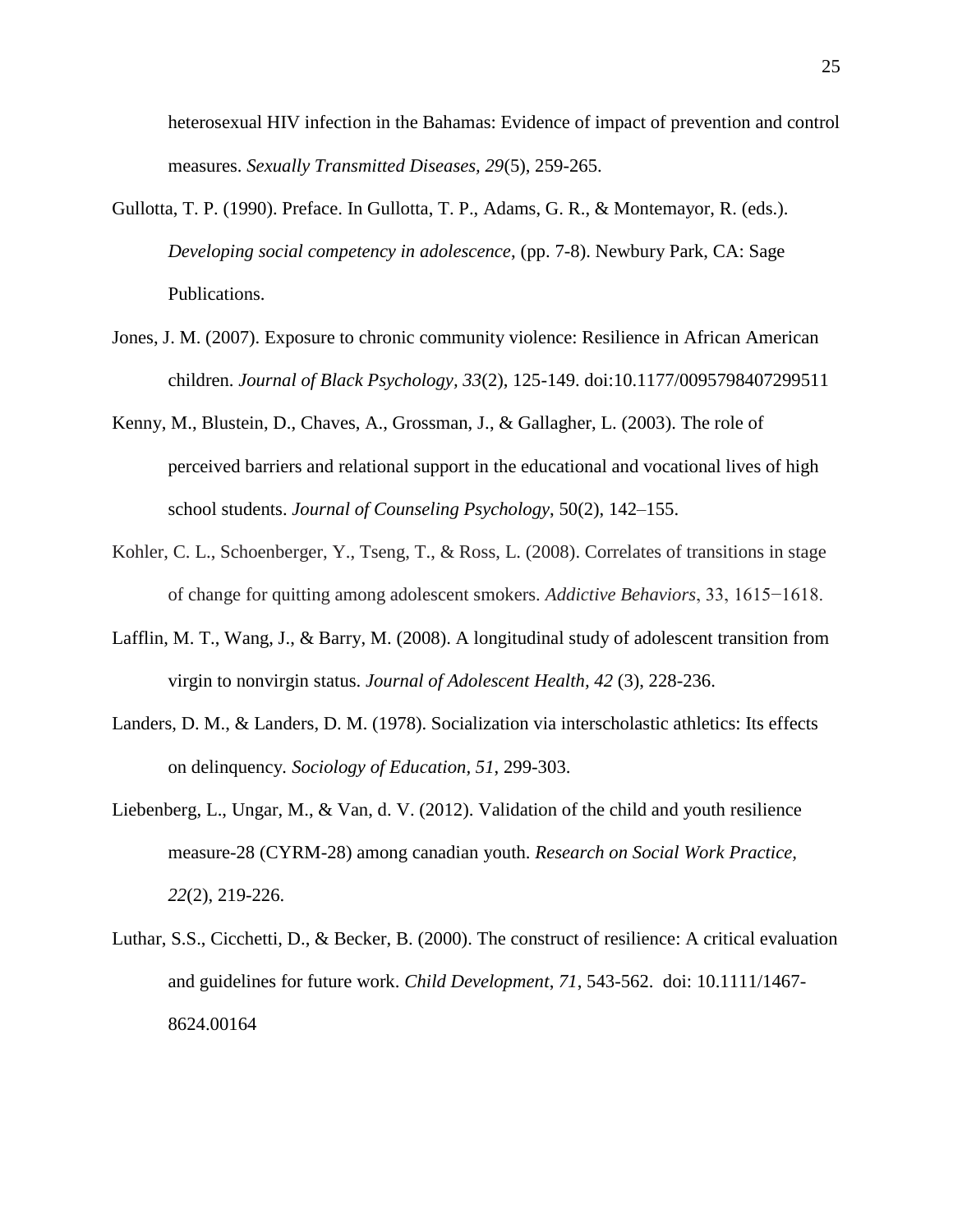- Malecki, C. K., & Demaray, M. K. (2006). Social support as a buffer in the relationship between socioeconomic status and academic performance. *School Psychology Quarterly*, *21*, 375- 395. Retrieved from http://ft.csa.com.ezproxy.uwindsor.ca/ids70/resolver.php
- Masten, A. S. (2001). Ordinary magic: Resilience processes in development. *American Psychologist*, *56*, 227-238. doi: 10.1037//0003-066X.56.3.227

Masten, A. S., & Coatsworth, J. D. (1998). The development of competence in favorable and unfavorable environments: Lessons from research on successful children. *American Psychologist, 53*, 205-220. Retrieved from http://ft.csa.com.ezproxy.uwindsor.ca/ids70/resolver.php

- Masten, A. S., Herbers, J. E., Cutuli, J. J., & Lafavor, T. L. (2008). Promoting competence and resilience in the school context. *Professional School Counseling*, *12*(2*),* 76-84.
- Mohaupt, S. (2008). Review article: Resilience and social exclusion. *Social Policy & Society 8(1),* 63–71. doi:10.1017/S1474746408004594
- Morrison, G. M., Brown, M., D'Incaus, B., O'Farrell, S. L., & Furlong, M. (2006). Understanding resilience in educational trajectories: Implications for protective possibilities. *Psychology in the Schools, 43*(1), 19-31. doi: 1 0.1002/pits.20126
- Nebbitt, V. (2009). Self-efficacy in African American adolescent males living in urban public housing. *Journal of Black Psychology, 35*(3), 295-316. doi:10.1177/0095798409333616
- Peet, S. H., Powell, D. R., & O'Donnel, B. K. (1997). Mother–teacher congruence in perceptions of the child's competence and school engagement: Links to academic achievement. *Journal of Applied Developmental Psychology, 18,* 373–393.
- Randolph, K. A., Fraser, M. W., & Orthner, D. K. (2004). Educational resilience among youth at risk. *Substance Use and Misuse, 39*, 747–767. doi: 10.1081/JA-120034014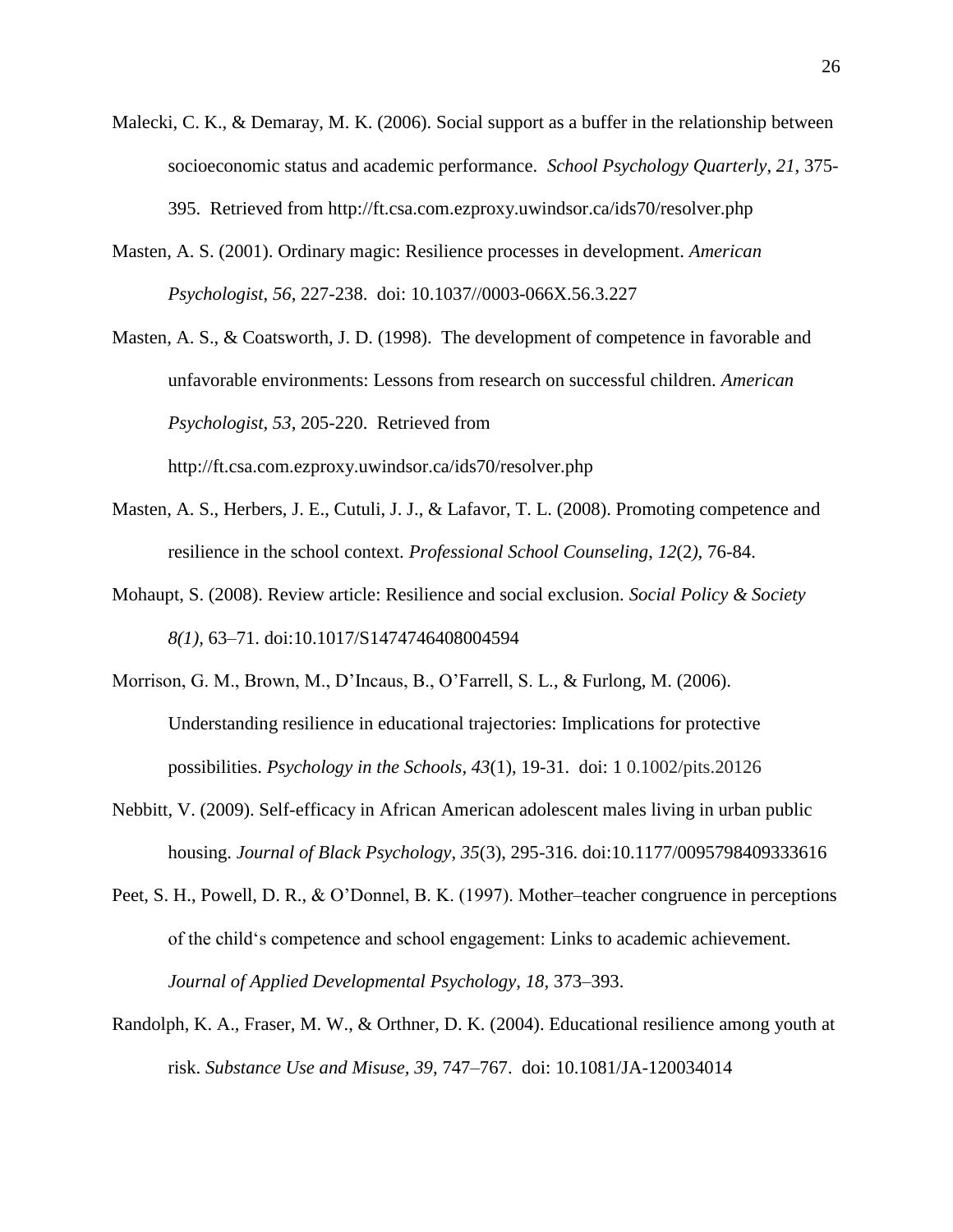- Richmond, J. G., & Beardslee, W. R. (1988). Resiliency: Research and practical implications for pediatricians. *Developmental and Behavioral Pediatrics, 9*(3)*,* 157-163.
- Scales, P. C., Benson, P. L., & Mannes, M. (2006). The contribution to adolescent well-being made by nonfamily adults and examination of developmental assets as contexts and processes. *Journal of Community Psychology*, *34*, 401-413. doi: 10.1002/jcop.20106
- Shin, R., Daly, B., & Vera, E. (2007). The relationships of peer norms, ethnic identity and peer support to school engagement in urban youth. *Professional School Counseling, 10*, 379- 388.
- Smith, M. U., & DiClemente, R. J. (2000). STAND: A peer educator training curriculum for sexual risk reduction in the rural South. *Preventive Medicine, 30*, 441-449. doi: 10.1006/pmed.2000.0666
- Snyder, C. R., & Lopez, S. J. (2007). *Positive psychology: The scientific and practical explorations of human strengths.* Thousand Oaks, CA: Sage Publications.
- Stanton, B., Black, M., Feigelman, S., Ricardo, I., Galbraith, J., Li, X., et. al. (1995). Development of a culturally, theoretically and developmentally based survey instrument for assessing risk behaviors among African-American early adolescents living in urban low income neighborhoods. *AIDS Education and Prevention: An Interdisciplinary Journal, 7*, 160-177.
- Thato, S., Hanna, K. M., & Branom, R. (2005). Translation and validation of the Condom Self-Efficacy Scale with Thai adolescents and young adults. *Journal of Nursing Scholarship, 37*, 36-40. doi: 10.1111/j.1547-5069.2005.00012.x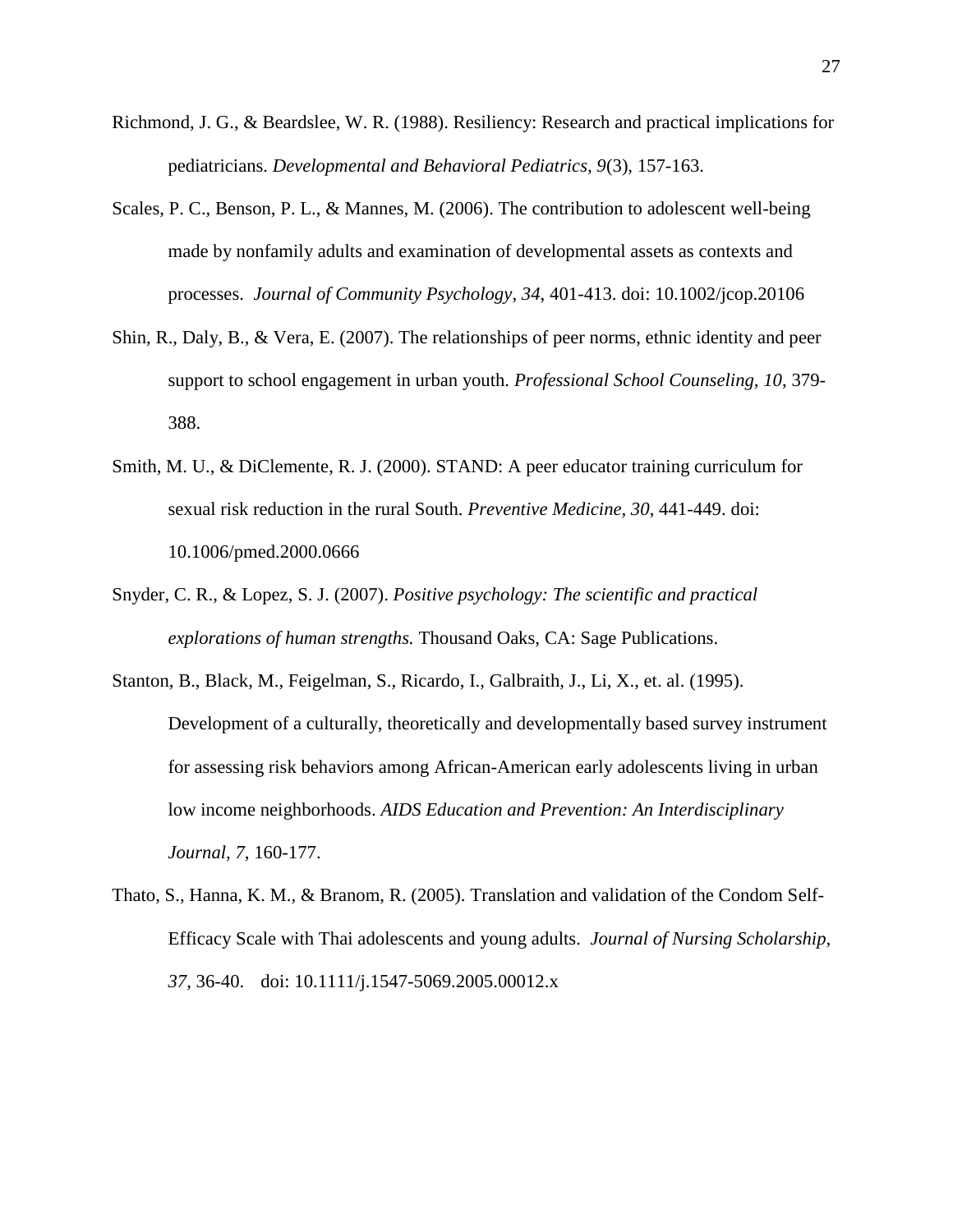- Tusaie, K., Puskar, K., & Sereika, S. M. (2007). A predictive and moderating model of psychosocial resilience in adolescents. *Journal of Nursing Scholarship, 39*, 54-60. doi: 10.1111/j.1547-5069.2007.00143.x
- Ungar, M. (2008). Resilience across cultures. *British Journal of Social Work, 38,* 218-235. doi: 10.1093/bjsw/bcl343
- Ungar, M., & Liebenberg, L. (2011). Assessing resilience across cultures using mixed methods: Construction of the child and youth resilience measure. *Journal of Mixed Methods Research, 5*(2), 126-149. doi:10.1177/1558689811400607
- Ungar, M., Lee, A. W., Callaghan, T., & Boothroyd, R. A. (2005). An international collaboration to study resilience in adolescents across cultures. *Journal of Social Work Research and Evaluation, 6*(1), 5-23.
- Usher, E. L., & Pajares, F. (2006). Sources of academic and self-regulatory efficacy beliefs of entering middle school students. *Contemporary Education Psychology, 31*, 125-141. doi: 10.1016/j.cedpsych.2005.03.002
- van Zundert, R M., van de Ven, M. O. M., Engels, R. C. M. E., Otten, R., & van den Eijnden, R. J. J. M. (2007). The role of smoking-cessation-specific parenting in adolescent smokingspecific cognitions and readiness to quit. *Journal of Child Psychology and Psychiatry and Allied Disciplines, 48*(2), 202-209. doi:10.1111/j.1469-7610.2006.01693.x.
- Vanderbilt-Adriance, E., & Shaw, D. S. (2008). Protective factors and the development of resilience in the context of neighborhood disadvantage. *Journal of Abnormal Child Psychology, 36*(6), 887-901.

Voelkl, K. E. (1997). Identification with school. *American Journal of Education*, 105, 204-319.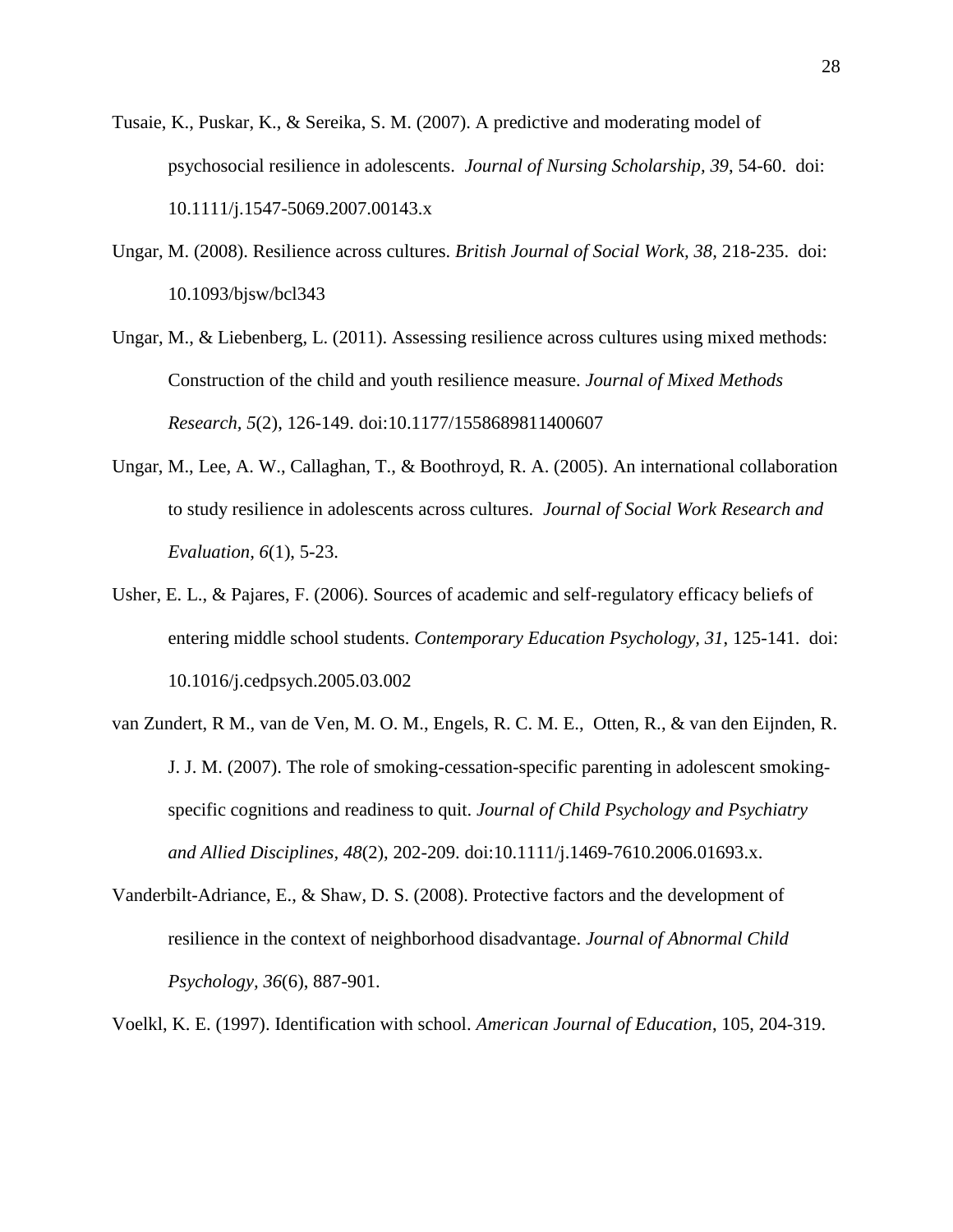- Waller, M. (2001). Resilience in ecosystemic context: Evolution of the concept. *American Journal of Orthopsychiatry, 71*, 290-297.
- Wang, R., & Hsu, H. (2006). Correlates of sexual abstinence among adolescent virgins dating steady boyfriends in Taiwan. *Journal of Nursing Scholarship, 38*(3), 286-291.
- Yang, H., Stanton, B., Li, X., Cottrel, L., Galbraith, J., & Kaljee, L. (2007). Dynamic association between parental monitoring and communication and adolescent risk involvement among african-american adolescents. *Journal of the National Medical Association, 99*(5), 517- 24.
- Yang, H., Stanton, B., Cottrel, L., Kaljee, L., Galbraith, J., Li, X., Cole, M., Harris, C. & Wu, Y. (2006). Parental awareness of adolescent risk involvement: Implications of overestimates and underestimates. *Journal of Adolescent Health, 39*(3), 353-361. doi:10.1016/j.jadohealth.2005.12.008
- Yu, S., Clemens, R., Yang, H., Li, X., Stanton, B., Deveaux, L., Lunn, S., Cottrell, L ., & Harris, C. (2006). Youth and parental perceptions of parental monitoring and parent-adolescent communication, youth depression, and youth risk behaviors. *Social Behavior and Personality, 34*(10), 1297-1310. doi:10.2224/sbp.2006.34.10.1297
- Zeldin, S. (2004). Preventing youth violence through the promotion of community engagement and membership. *Journal of Community Psychology, 32*, 623-641. doi: 10.1002/jcop.20023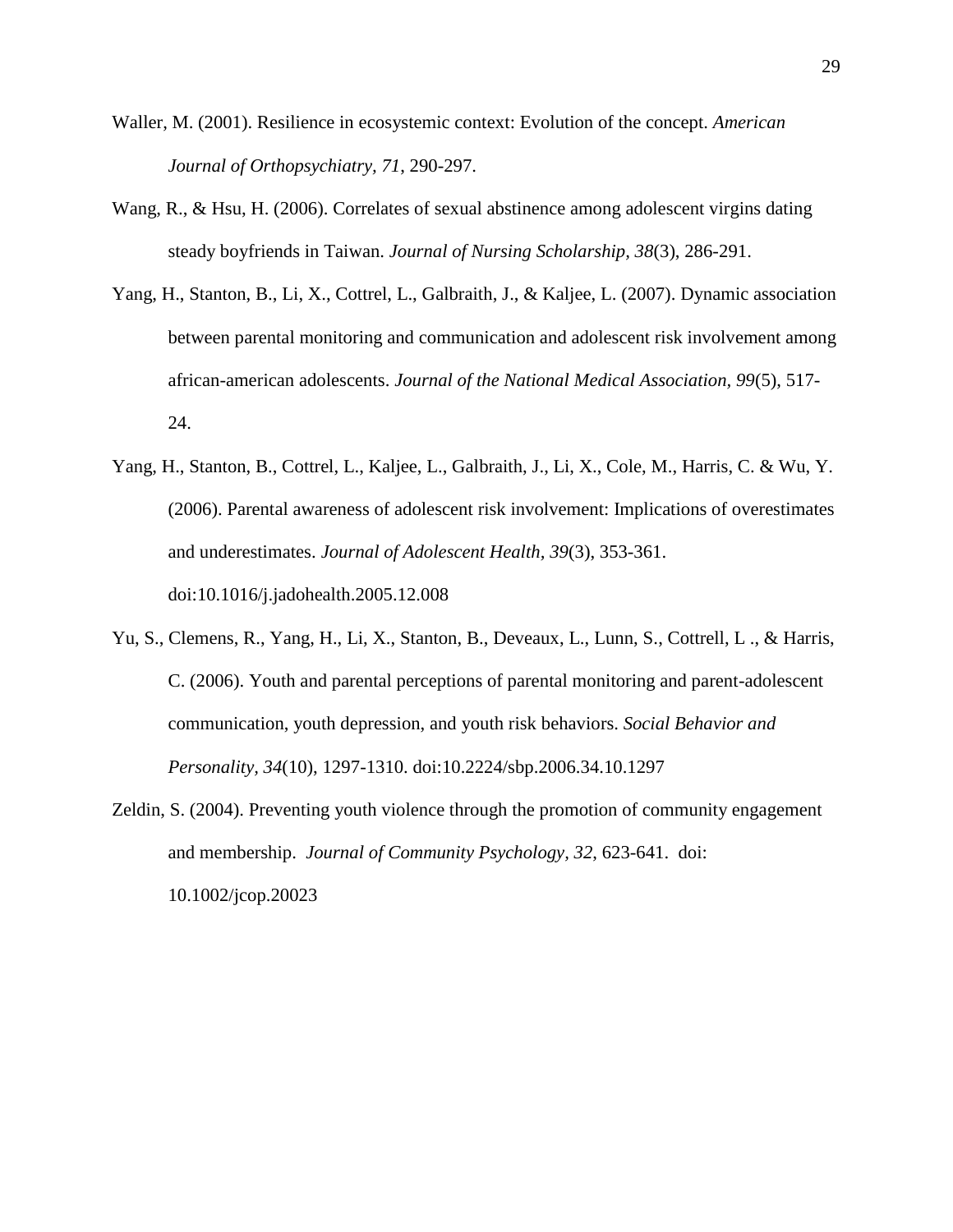# Table 1

| Scale             | Possible | Actual    | $\boldsymbol{M}$<br>$\boldsymbol{n}$ |        | SD    | $\alpha$ |
|-------------------|----------|-----------|--------------------------------------|--------|-------|----------|
|                   | Range    | Range     |                                      |        |       |          |
|                   |          |           |                                      |        |       |          |
| Relationship with |          |           |                                      |        |       |          |
| parents           | 24-120   | 35-117    | 102                                  | 79.59  | 18.27 | .87      |
| Relationship with |          |           |                                      |        |       |          |
| nonparental adult | $3-15$   | $3 - 15$  | 103                                  | 10.94  | 3.38  | .81      |
| School Engagement |          |           |                                      |        |       |          |
| Positive          |          |           |                                      |        |       |          |
| Experiences with  |          |           |                                      |        |       |          |
| school            | $7 - 35$ | $11 - 35$ | 103                                  | 25.11  | 4.79  | .67      |
| Positive          |          |           |                                      |        |       |          |
| involvement with  |          |           |                                      |        |       |          |
| school            | $7 - 35$ | $10 - 35$ | 103                                  | 26.14  | 5.15  | .72      |
| Self-Efficacy     | $8-40$   | 19-40     | 103                                  | 34.44  | 3.91  | .80      |
| Extracurricular   |          |           |                                      |        |       |          |
| Activity          | n/a      | $0 - 8$   | 103                                  | 2.62   | 2.00  | n/a      |
| <b>Risk</b>       | $11-33$  | $13 - 33$ | 103                                  | 20.60  | 5.38  | .84      |
| CYRM-28           | 37-185   | 95-185    | 99                                   | 152.65 | 21.65 | .92      |

# *Means, Standard Deviations, and Reliabilities for Scales and Subscales*

 $*$ *\*p* < 0.01

\**p* < 0.05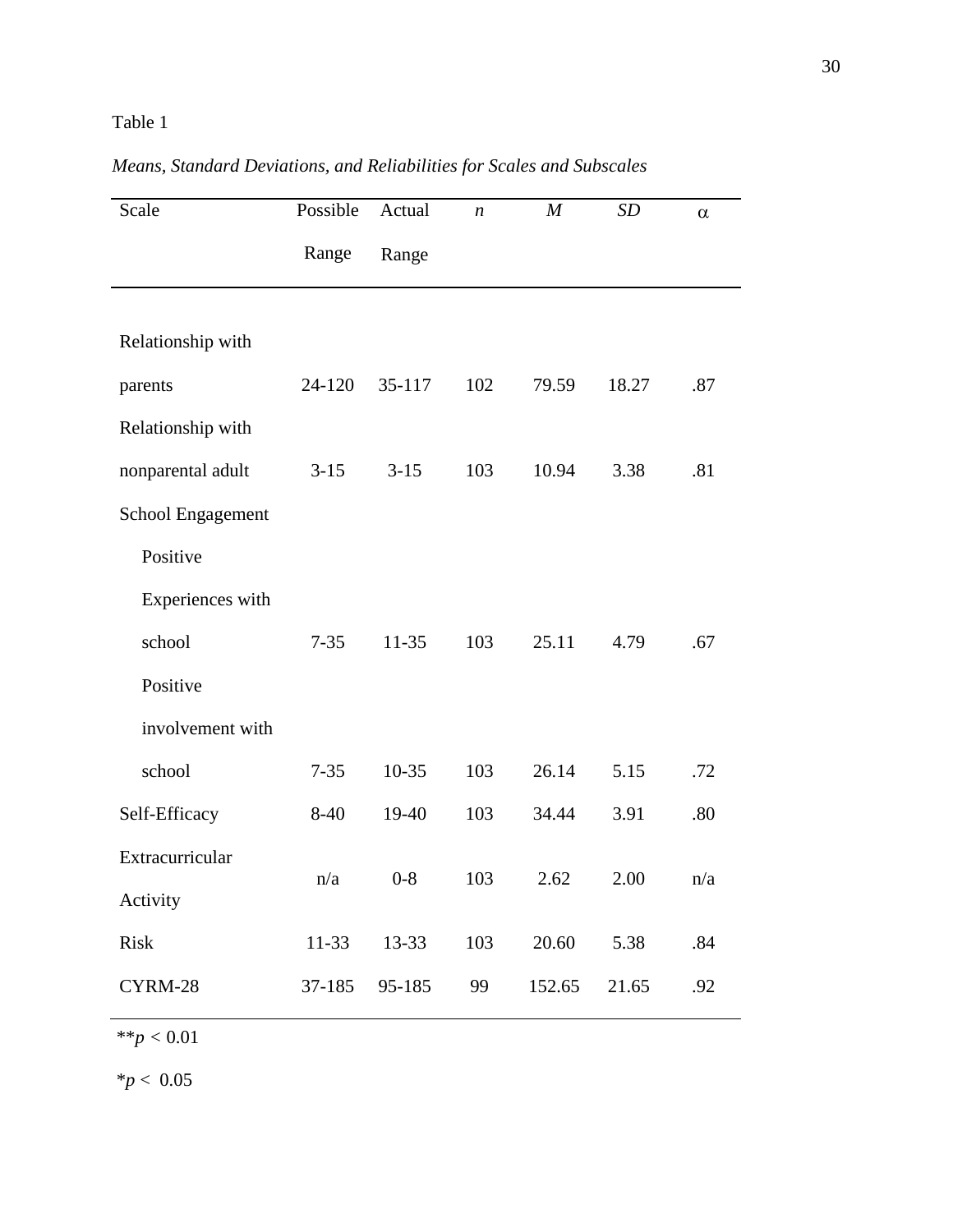# Table 2

# *Correlations*

| Variables               | $\mathbf{1}$ | $\overline{2}$ | 3        | $\overline{4}$ | 5        | 6        | $\overline{7}$ | 8        | 9    |
|-------------------------|--------------|----------------|----------|----------------|----------|----------|----------------|----------|------|
| 1. Relationship with    | $1.00\,$     |                |          |                |          |          |                |          |      |
| Parent                  |              |                |          |                |          |          |                |          |      |
| 2. Relationship         | .05          | 1.00           |          |                |          |          |                |          |      |
| (nonparental)           |              |                |          |                |          |          |                |          |      |
| 3. Positive Involvement | $.37***$     | .03            | 1.00     |                |          |          |                |          |      |
| (school)                |              |                |          |                |          |          |                |          |      |
| 4. Positive Experience  | $.30**$      | .04            | $.41***$ | 1.00           |          |          |                |          |      |
| (school)                |              |                |          |                |          |          |                |          |      |
| 5. Extracurricular      | $-.02$       | $.23*$         | $.37***$ | .16            | 1.00     |          |                |          |      |
| Activity                |              |                |          |                |          |          |                |          |      |
| 6. Self-Efficacy        | $.30**$      | .18            | $.26***$ | .17            | .04      | 1.00     |                |          |      |
| 7. CYRM-28              | $.49***$     | $.27***$       | $.41***$ | $.27***$       | $.38***$ | $.45***$ | 1.00           |          |      |
| 8. Gender               | $-.24*$      | $-00.$         | $-.01$   | $-.14$         | .09      | $-.21*$  | $-.11$         | 1.00     |      |
| 9. Grade                | .08          | $-.04$         | .02      | .17            | .06      | .01      | $-.00$         | $-.20^*$ | 1.00 |

 $*^*p < 0.01$ 

\* *p*<0.05